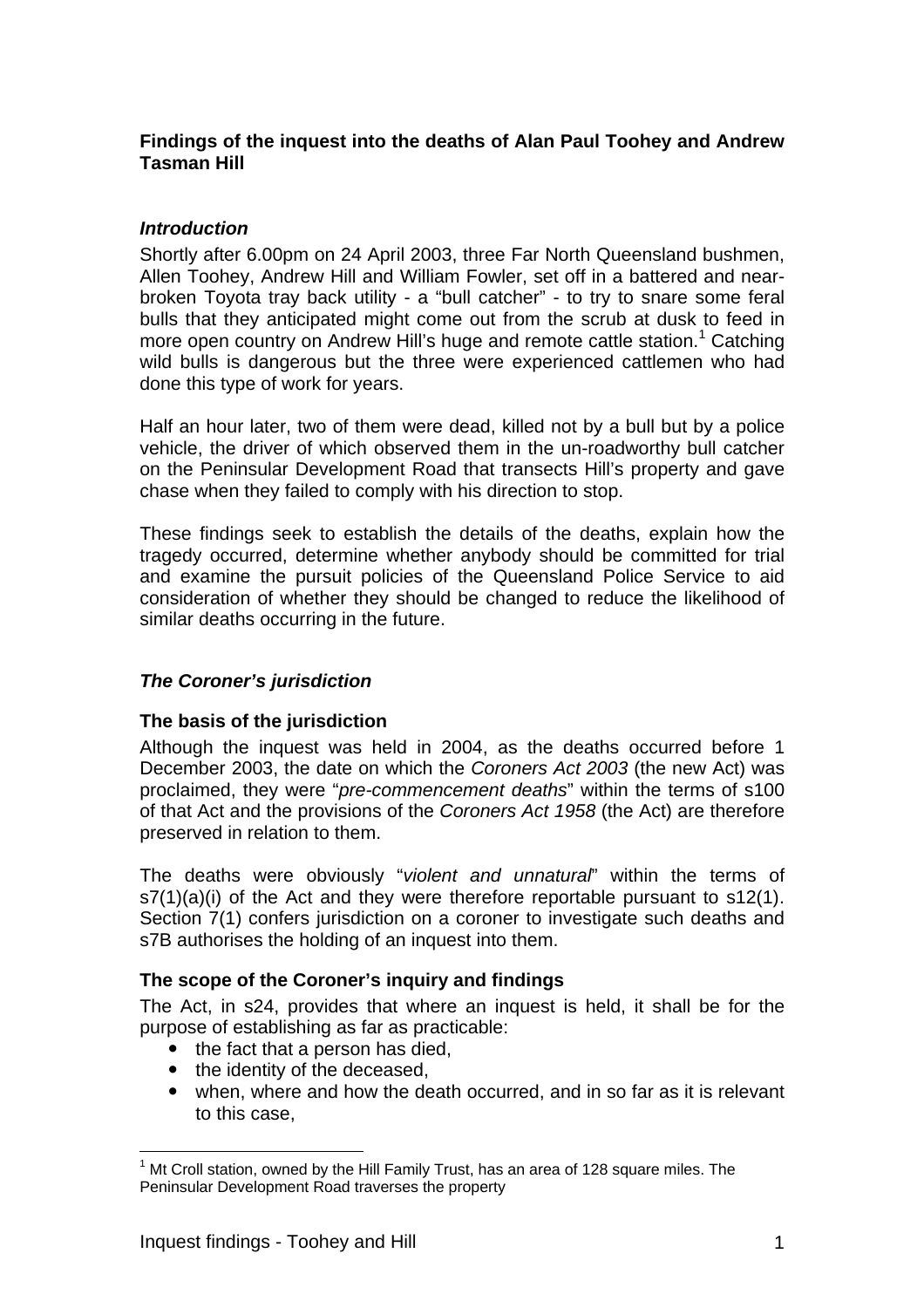• whether anyone should be charged with the offence of dangerous operation of a motor vehicle causing death as set out in s328A of the *Criminal Code*.

After considering all of the evidence presented at the inquest, findings must be given in relation to each of those matters to the extent that they are able to be proved.

In addition, s43(5) authorises a coroner to make recommendations designed to prevent deaths recurring in similar circumstances.

Where more than one person has died in the same incident, s26 authorises the inquests into multiple deaths to be held concurrently.

### **The admissibility of evidence and the standard of proof**

Proceedings in a coroner's court are not bound by the rules of evidence because s34 of the Act provides that "*the coroner may admit any evidence the coroner thinks fit"* provided the coroner considers it necessary to establish any of the matters within the scope of the inquest.

This flexibility has been explained as a consequence of an inquest being a fact-finding exercise rather than a means of apportioning guilt:<sup>2</sup> an inquiry rather than a trial. In view of the very different character of the various outcomes that can result from an inquest, such versatility is probably essential. A coroner is likely not to need evidence of such precision or weight to justify making a recommendation for review or change as would be required to make a finding of a cause of death for example. On the other hand, when considering whether to commit a person to stand trial, a coroner will only consider evidence that would be admissible in criminal proceedings because the test applied to resolve that question is whether a properly instructed jury could convict the person.

These differences in approach to the evidence, depending upon which aspect of a coroner's findings are involved, might be quite significant in this matter. At the inquest, having been advised that there was a possibility that he might be committed to stand trial, the driver of the police vehicle, Sgt Eaton, in accordance with his entitlements, refused to answer questions about his manner of driving on the grounds that the answers might incriminate him. The officer had, however, given a number of interviews to senior officers investigating the matter. I consider the information contained in those interviews can be relied upon by me when considering the findings concerning the details of the death and any recommendations for changes to police procedures, because to do so would not result in any unfairness to the officer.

 $\overline{a}$ <sup>2</sup> *R v South London Coroner; ex parte Thompson* per Lord Lane CJ, unreported but quoted by Freckelton I. in *Expert proof in the coroner's jurisdiction* in The Aftermath of Death, Selby H ed., Federation Press 1992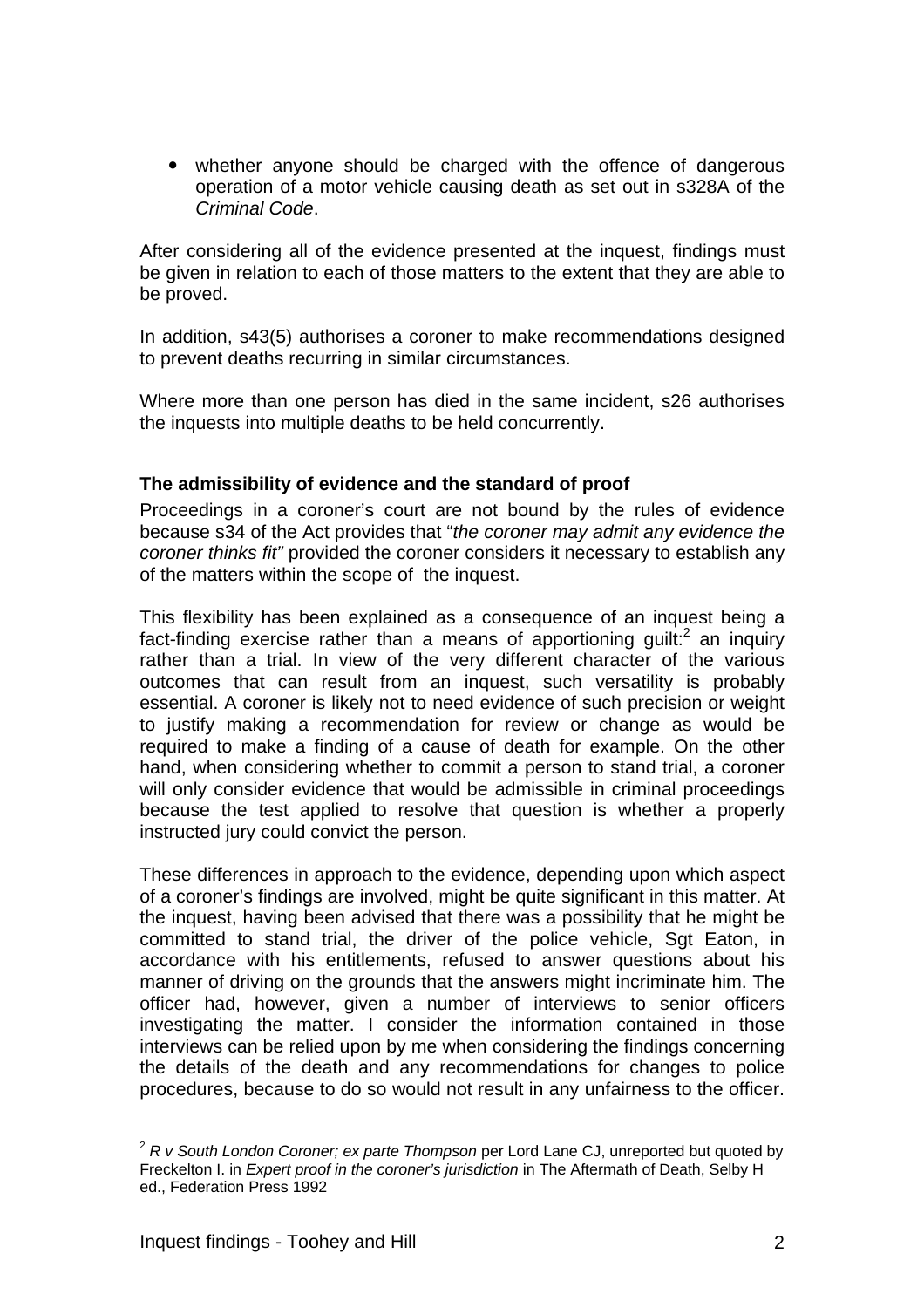However, as those interviews were not undertaken voluntarily but given in response to a direction made under the *Police Service Administration Act 1990*, they are not admissible against Sgt Eaton in any criminal proceedings and can not be considered when I am determining whether there is sufficient evidence to commit him to stand trial. The directed interviews with the other officer, Constable Heuston, would be admissible against Sgt Eaton however, and can be considered for all of the findings I need to make.

There is authority for the proposition that a coroner should apply the civil standard of proof, namely the balance of probabilities, but the approach referred to as the *Briginshaw sliding scale* is applicable.<sup>3</sup> This means that the more significant the issue to be determined, the more serious an allegation or the more inherently unlikely an occurrence, the clearer and more persuasive the evidence needed for the trier of fact to be sufficiently satisfied that it has been proven to the civil standard.<sup>4</sup>

It is also clear that a coroner is obliged to comply with the rules of natural justice and to act judicially.<sup>5</sup> This means that no findings adverse to the interest of any party may be made without that party first being given a right to be heard in opposition to that finding. As *Annetts v McCann<sup>6</sup>* makes clear that includes the family of the deceased being given an opportunity to make submissions against findings that might be damaging to the reputation of the deceased.

The effect of these considerations on this matter means that different evidence may be admissible for the various types of findings that are to be made and a different standard of proof may need to be applied. The findings as to the particulars of the deaths  $-$  the when, where and how the men died  $$ are extremely important for numerous reasons and so there is little room for uncertainty when considering these issues. The evidence will need to be compelling but the type of information able to be considered to reach conclusions on these matters will not be limited by the rules of evidence. The committal question is also important, with significant consequences for the person who risks being committed for trial. Because it focuses on whether a person could be convicted of a criminal offence, only evidence admissible in a criminal trial can be considered. Recommendations for prevention, on the other hand, do not of themselves affect rights or impact adversely on individuals. Therefore, while a coroner must act judicially and only have regard to cogent evidence, he/she is not required to reach the same degree of certainty in relation to the facts on which they might be based, nor exclude from consideration evidence that might not be admissible in a trial.

 $\overline{a}$ <sup>3</sup> *Anderson v Blashki* [1993] 2 VR 89 at 96 per Gobbo J 4

Briginshaw v Briginshaw (1938) 60 CLR 336 at 361 per Sir Owen Dixon J

<sup>&</sup>lt;sup>5</sup> Hamswoth v State Coroner<sup>1989</sup> VR 989 at 994 and see a useful discussion of the issue in Freckelton I., "Inquest Law" in *The inquest handbook*, Selby H., Federation Press, 1998 at 13 6

 $<sup>6</sup>$  (1990) 65 ALJR 167 at 168</sup>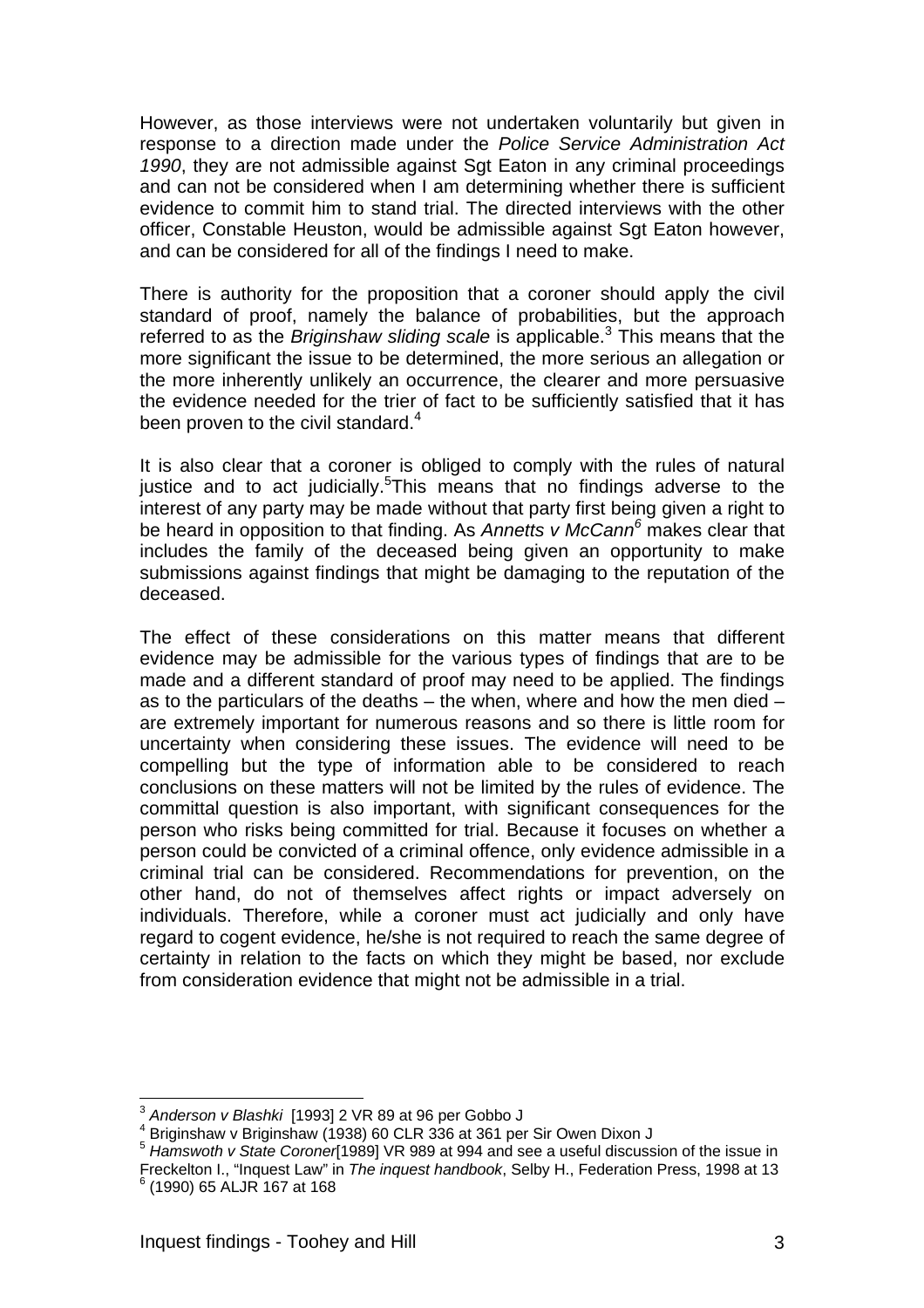# **The investigation**

## *Initial investigation at the scene*

A short time after the incident, the driver of the police vehicle made radio contact with the Cooktown police station and advised of the fatalities. The officer who received that call made contact with the Coen police station and the Cairns police communication room. As a result, officers from Coen attended and made arrangments for the injured to receive medical treatment.

Also, senior officers from Cairns, including Inspector Harris, the Regional Crime Co-ordinator for the Far Northern Region and Acting Inspector Carless, flew to Coen that night and they were joined soon after by scenes of crime and scientific officers.

An inspector from the Crime and Misconduct Commission (the CMC) and an Inspector from the Ethical Standards Command of the Queensland Police Service (the QPS) also travelled to Coen the next day. Those officers were only involved in the initial stages of the investigation. The CMC officer, Inspector Swindells, says in his statement that after being at the scene and participating in an interview with the driver and passenger of the police vehicle he was satisfied that the matter was being appropriately investigated and so he returned to Brisbane. From that time the CMC maintained only an "overview role."<sup>7</sup>

Acting Inspector Carless had carriage of the investigation throughout. His investigation report was forwarded up through the chain of command to the Acting Assistant Commissioner Far Northern Region.

On 28 November 2003 it was provided to the coroner in Cairns. At the request of the Cairns coroner I took over responsibility for the coronial investigation on 10 December 2003.

# *The inquest*

A directions hearing was held in Brisbane on 1 March 2004. Mr Devlin of Counsel was appointed counsel assisting. Pursuant to s31, leave to appear was granted to lawyers representing Mrs Toohey, the widow of the deceased Alan Toohey, Mrs Camilla Hill the widow of the deceased Andrew Hill, the Hill Family Trust, the owner of Mt Croll Station, Sgt Eaton, the driver of the police vehicle involved in the incident, Constable Heuston the passenger in the police vehicle at the time of the incident and the Commissioner of the QPS.

On 18 April 2004 a view of the scene of the incident was undertaken. This involved travelling over the route taken by the bull catcher and the pursuing police vehicle, viewing the scene of the incident and viewing the bull catcher. All legal representatives of those granted leave to appear were invited to attend and most did. The view greatly assisted my understanding of the evidence given by the witnesses who provided statements and appeared at the inquest.

 $\frac{1}{7}$ exhibit 10 p4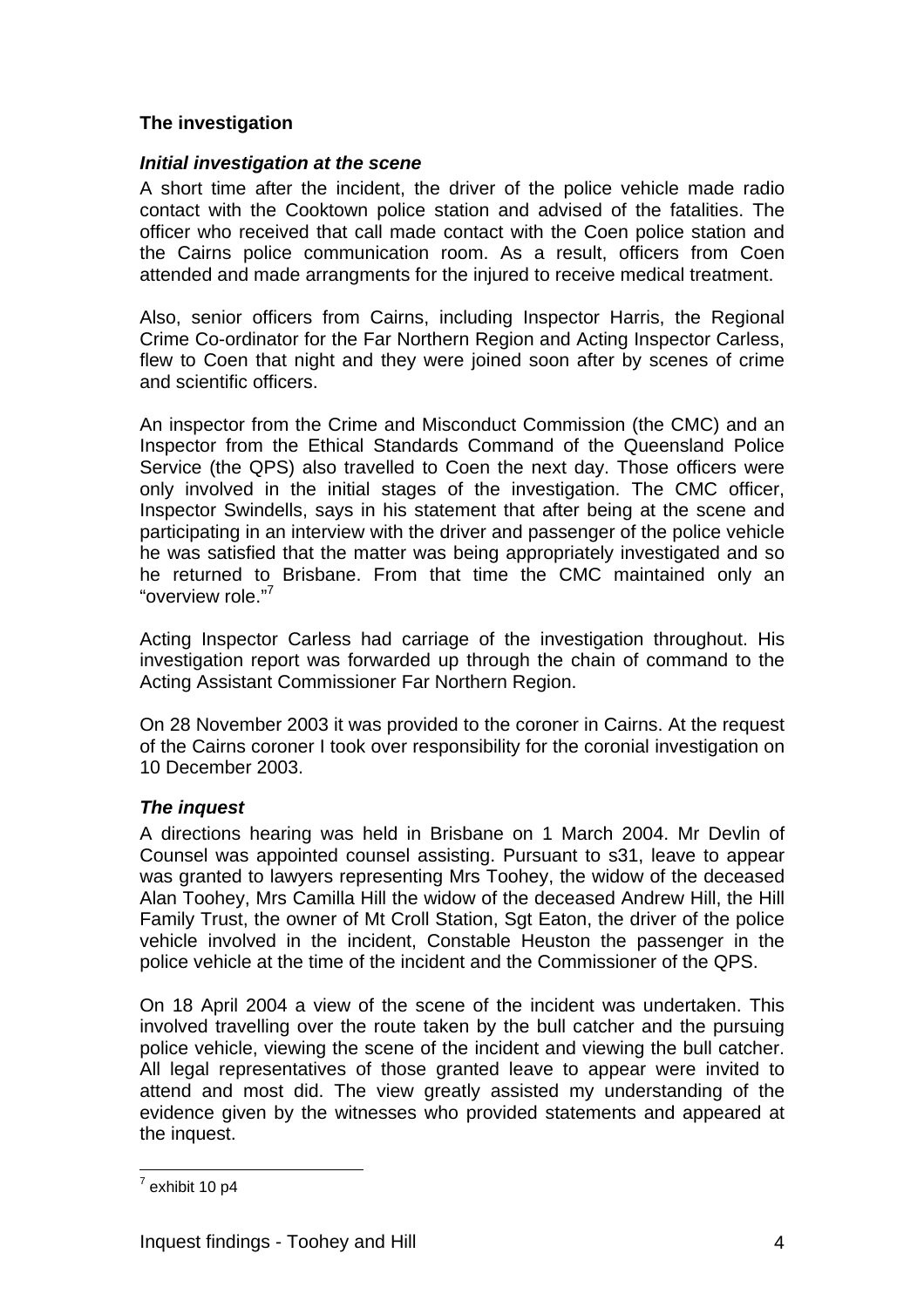The inquest convened in the Cairns Magistrates Court on 19 April 2004. eighty six statements and other exhibits were tendered and 20 witnesses gave oral evidence over the succeeding three days

The inquest then convened in Brisbane on 28 May 2004 to receive evidence from witnesses based there, including that given by a Chief Superintendent O'Regan in relation to Queensland Police Service (QPS) policy on police pursuits, evidence relating to calculations of the speed the police vehicle was travelling immediately before the fatalities and Dr Hoffman of the Crime and Misconduct Commission Research Division who gave expert evidence concerning research undertaken into how police pursuits have been sought to be made less dangerous in other jurisdictions.

At the conclusion of the evidence counsel assisting made submission as to the findings that were open to me on the evidence. Counsel for the driver of the police vehicle was given leave to make submissions in relation to whether his client should be committed for trial. Counsel for Mrs Hill was invited to make submissions about any findings I might make in relation to his contribution to the fatalities. The representatives of the other people granted leave to appear were invited to make submissions concerning any preventive recommendations I might make.

Submissions were only received from Counsel for the driver of the police vehicle, Sgt Eaton.

### **The evidence**

In arriving at these findings I have had regard to all of the evidence contained in the statements and reports tendered at the inquest and the evidence given by the witnesses who appeared. Naturally not all of the evidence can even be summarised in these reasons for findings and the failure to mention any particular piece of evidence should not lead to the conclusion that it was not taken into account.

I set out below an outline of the events surrounding the fatalities and then discuss in more detail the contentious issues which need to be resolved

### *An outline of the events surrounding the fatalities*

On the afternoon of Thursday 24 April 2003, Andrew Tasman Hill was at his home on Mt Croll Station near Coen, working on a Toyota tray back utility with the assistance of his friend and sometime employee Alan Paul Toohey. At about 5.30 they were joined by another local man, William Gordon Fowler, who had agreed to accompany them to another part of the property to try and catch feral bulls.

The vehicle they were working on is referred to as a "bull catcher" because it is used on the station to pursue cattle through the bush and to bump them so that they fall, at which point one of the occupants alights, runs to the fallen beast and ties its legs together. He then puts a rope around its neck and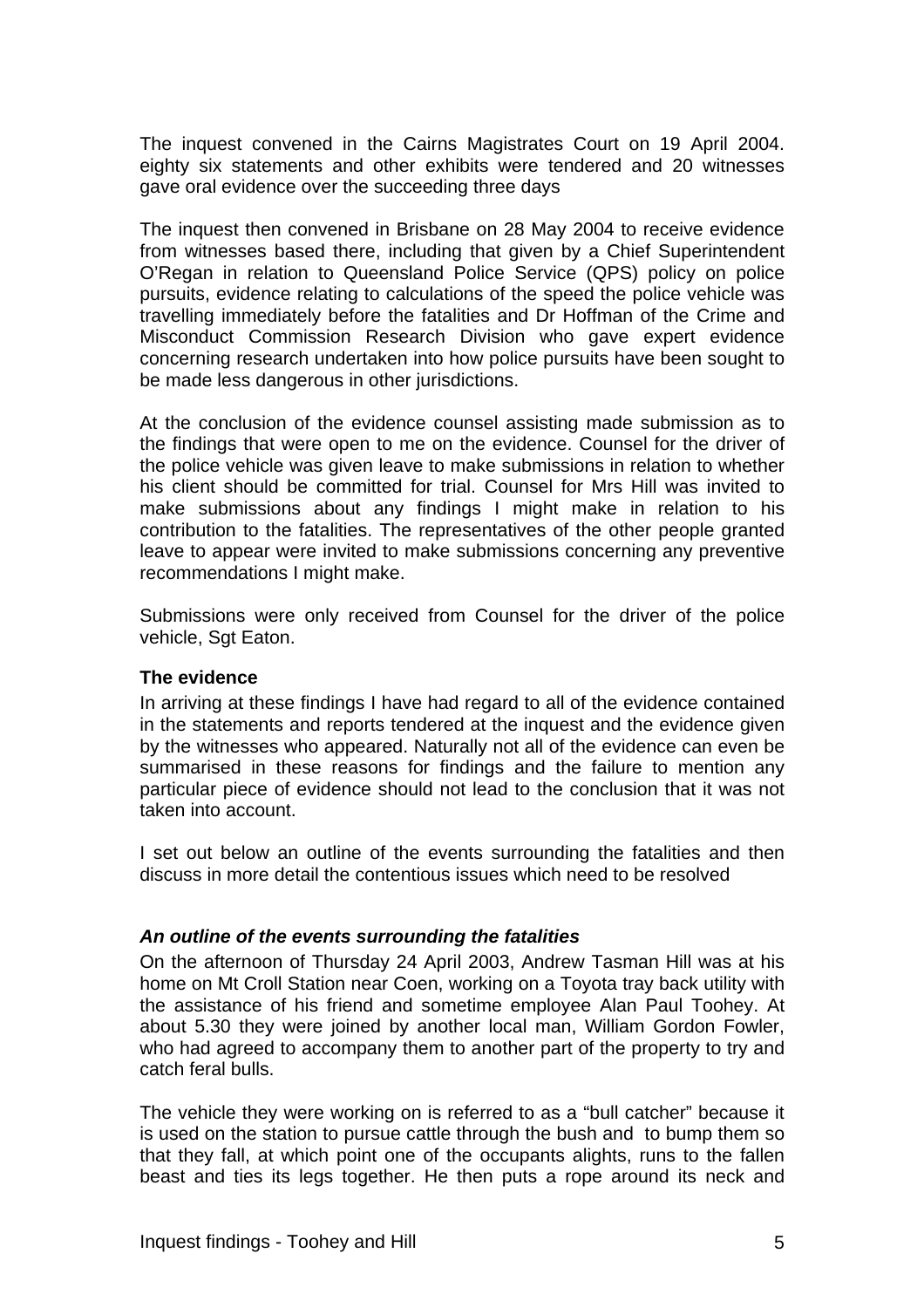tethers it to a tree. Later, the men come back with a larger truck and load the bulls onto it and transfer them to a holding yard or directly to market. Not surprisingly, the vehicle was in poor condition and had numerous defects. It had two old tyres tied across the front bull bar. It was not registered.

At about 6.00pm, the three men set off in the vehicle to catch bulls. They drove the 3.5 kms or so from the Hill's home to where the road into the homestead meets the Peninsular Development Road just north of the township of Coen. The Peninsular Development Road is the main arterial road of Cape York. They turned north, intending to drive about 6 kms along that road, just past the Five Mile Grid, before turning onto a track which led to a dam approximately 500 metres to the east of the Peninsula Development Road. Experience had taught them that at about sunset, bulls habitually came out of the dense scrub to graze in the more open savannah near the dam.

However, approximately 2 kms south of that turn off they met a four wheel drive police vehicle driven by Sgt Eaton coming the other way. The officers in the police vehicle both say that they immediately realised that the bull catcher was likely to be unroadworthy and Constable Heuston says he noticed that it was not displaying registration plates. In any event, they had stopped every vehicle they had come across on their trip south from Weipa that day and so there was no doubt that they would seek to intercept the bull catcher driven by Mr Hill.

One of the officers activated the coloured lights on top of the police vehicle to signal to the driver of the bull catcher that they wanted him to stop. The bull catcher did not stop. The driver of the police vehicle turned the vehicle around so that it was also facing north and made off after the bull catcher.

Mr Fowler says the people in the bull catcher were aware that the police wanted them to stop but they realised that the vehicle should not have been driven on the road and Mr Hill did not want to pay the fines that would almost certainly be imposed. Mr Fowler says there was not much conversation in the bull catcher but he was aware that they were trying to outrun the police when they came to the turn off just north of the Five Mile Grid and left the sealed road and drove down a rough unmade track.

At this stage, Constable Heuston estimates that the police vehicle had made up most of the ground it lost while turning around and was only abut 100 metres behind the bull catcher, while Sgt Eaton estimates they were still 300 meters apart.

That track headed almost due east for about 300 mtrs before it met the Old Telegraph Road, which, as the name suggests, follows the now defunct telegraph line in its north/south traverse of Cape York. The bull catcher turned north and, without stopping, set off along a fairly straight and reasonably smooth surface, albeit undulating course into the gathering gloom of dusk. Mr Fowler estimates that they were driving at about 80 kms an hour.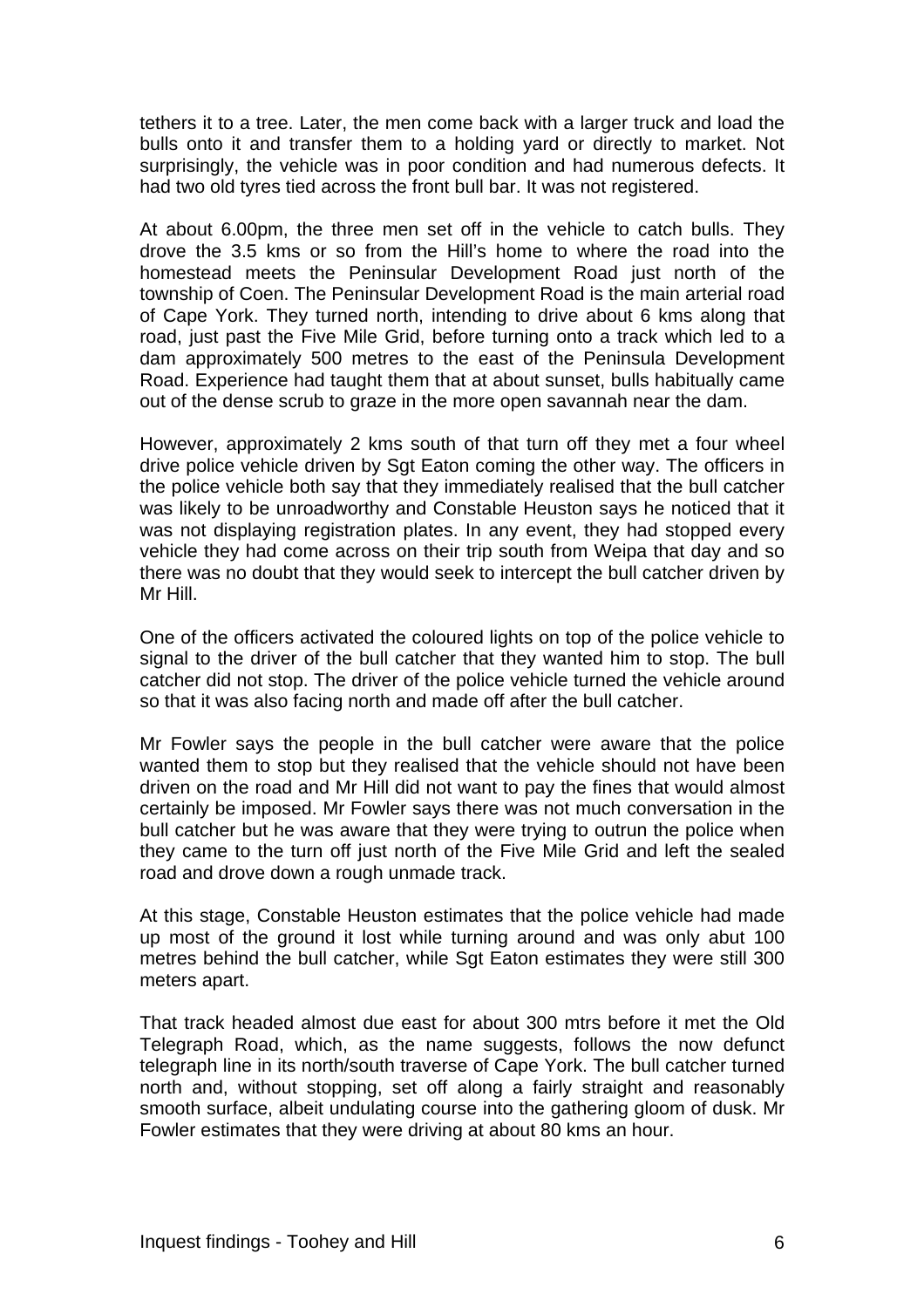By the time the bull catcher reached the Old Telegraph Road and turned north the police vehicle had turned off the Peninsular Development Road and was just starting down the shorter track that connected the two.

When the police vehicle arrived at the intersection of the connecting track and the Old Telegraph Road the officers were initially confused by another vehicle they saw parked in the bush nearby. They at first assumed it was the vehicle they had been pursuing and Constable Heuston jumped out of the police vehicle and began running around looking for what he assumed would be the occupants of the other vehicle fleeing on foot.

After a short time he returned to the police vehicle surprised and perplexed that he could see none of the occupants of the bull catcher. Both he and Sgt Eaton then realised that the vehicle they had stopped near was not the vehicle they had been pursuing and they also say they saw some dust along the Old Telegraph Road to the north and deduced that it was raised by the bull catcher. They set off after it.

In his disciplinary interview Sgt Eaton says he saw the silhouette of the bull catcher on a couple of occasions when they were driving on the Old Telegraph Road. Will Fowler says he looked behind on two occasions. On the first occasion he says he could see the lights of the police vehicle at the intersection of the connecting track and the Old Telegraph Road. On the second occasion he says the police vehicle was 200 to 300 metres behind the bull catcher and gaining on them.

While they were driving along this part of the telegraph track Mr Fowler says he said to Mr Hill, who was driving the bull catcher, "*I hope you know this road."* He says he said this because he was concerned by the speed at which they were driving in the diminishing light.<sup>8</sup>

Approximately 700 metres north of the intersection of the connecting track and the Old Telegraph Road, a creek runs across the road. It appears that originally the road continued straight on across the creek without much deviation, but as a result of heavy water flow, the road has been washed out and a steep bank approximately 3 metres high at some stage forced a diversionary route to the east to be adopted. This diversion appears equally well used as the main track . It loops around through some trees to the east of the Old Telegraph Road, dips down to cross the creek and then rejoins the road approximately 70 to 90 metres to the north of the washout.

Andrew Hill obviously knew of the existence of the washout and indeed his wife gave evidence that they had driven through there together on previous occasions. The track around the washout could not be negotiated at the speed at which the bull catcher approached it and there is evidence from Mr Fowler, and skid marks at the scene, indicating that Mr Hill reduced speed and attempted to turn to his right to follow the diversion. However, a later examination showed that the brakes on the vehicle were defective in the least

 $^8$  exhibit 26 p7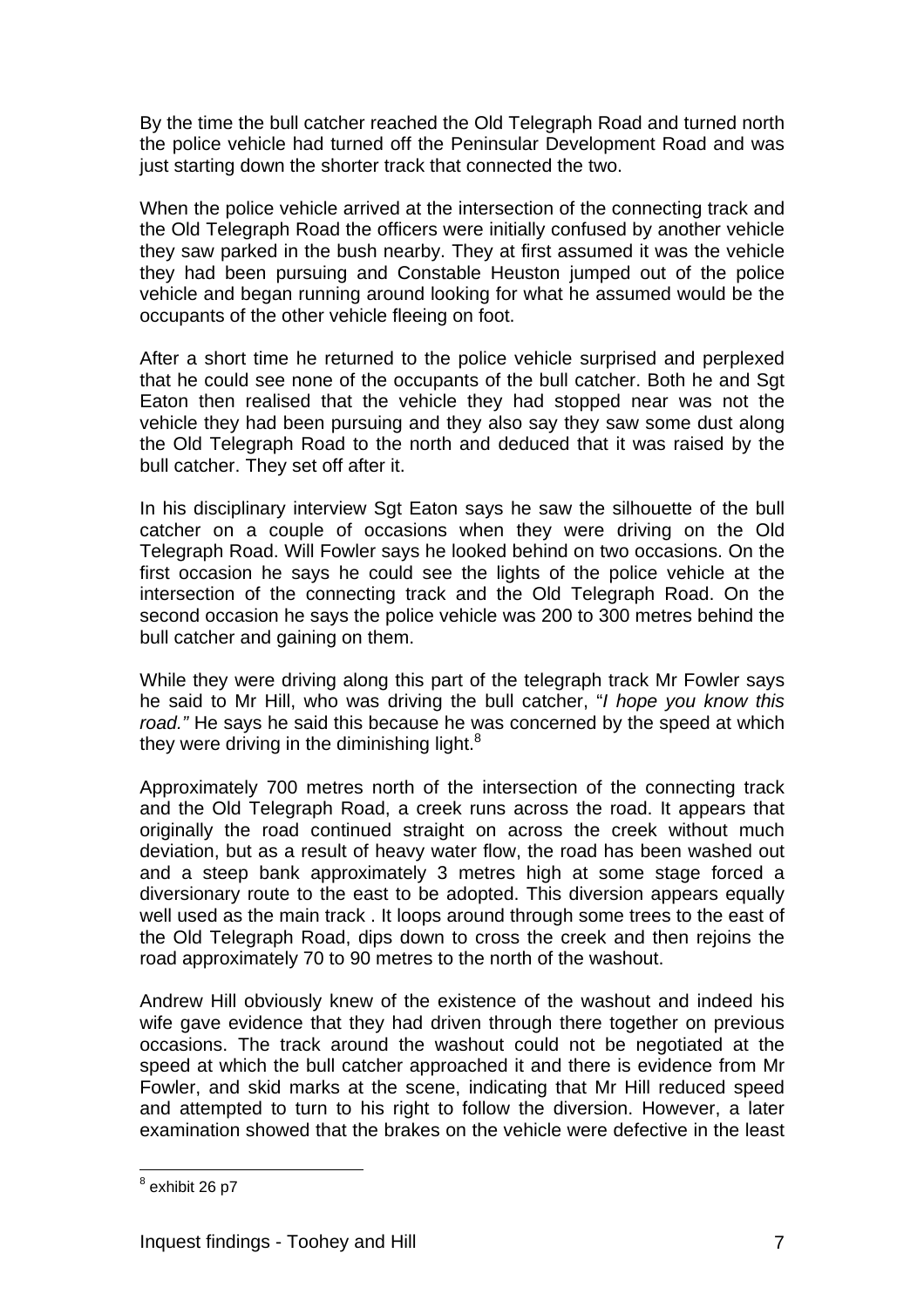helpful way for such a manoeuvre: they were only functioning on the left hand wheels. That, coupled with the speed of the vehicle as it approached the washout, seems to have prevented Mr Hill from successfully negotiating the turn and, although the vehicle was only travelling very slowly at this stage, it toppled over the bank and onto the creek bed landing on its left hand side. It seems likely that the vehicle went too near to the edge of the bank and either the edge crumbled or the left hand front wheel went into a fissure running back away from the embankment causing that corner of the vehicle to drop and the rest of it then followed that wheel over the edge.

Will Fowler and Andrew Hill immediately exited the vehicle through the rear windscreen, which was just behind the single row of seats in the vehicle. It had shattered during the crash. They got out very quickly as they were aware of the likelihood that the police vehicle would crash over the embankment very soon. $^9$ 

Mr Fowler ran straight to the embankment to try and climb up to alert the police officers in the approaching vehicle. He says he tried to scramble up two or three times but was unable to because of the steepness of the bank. During this time he could see the lights of the approaching vehicle and hear the sound of its motor growing louder as it approached. On a number of occasions he warned the two other men of the police vehicle's impending arrival.

Mr Fowler says that at this time Mr Hill was trying to help Alan Toohey get out of the bull catcher. Mr Toohey is said to have broken his arm when the bull catcher toppled over the embankment and he was having difficulty lifting himself out of the driver's side door window which was facing upwards as a result of the bull catcher coming to rest on its left hand side.

Mr Fowler says that very soon after his last warning the police vehicle flew through the air above him. When he last saw Mr Hill he was still standing beside the bull catcher near the roof of the cabin which was vertically orientated due to the vehicle being on its side. Mr Toohey was still trying to get out of the bull catcher and had managed to get the upper half of his body clear of the window opening.

The police vehicle flew over the bull catcher, which was lying quite close to the bank, and landed 17.5 metres from where its wheels first left the embankment. It then bounced off a low sand bank on the creek bed, leaving a "*scar*" from which the above measurement is taken before coming to rest a few metres further on.

Although both officers were injured in the crash, they immediately got out of the vehicle and, after being told by Mr Fowler that there were two other people with him, all three survivors began looking for Mr Hill and Mr Toohey.

 9 exhibit p15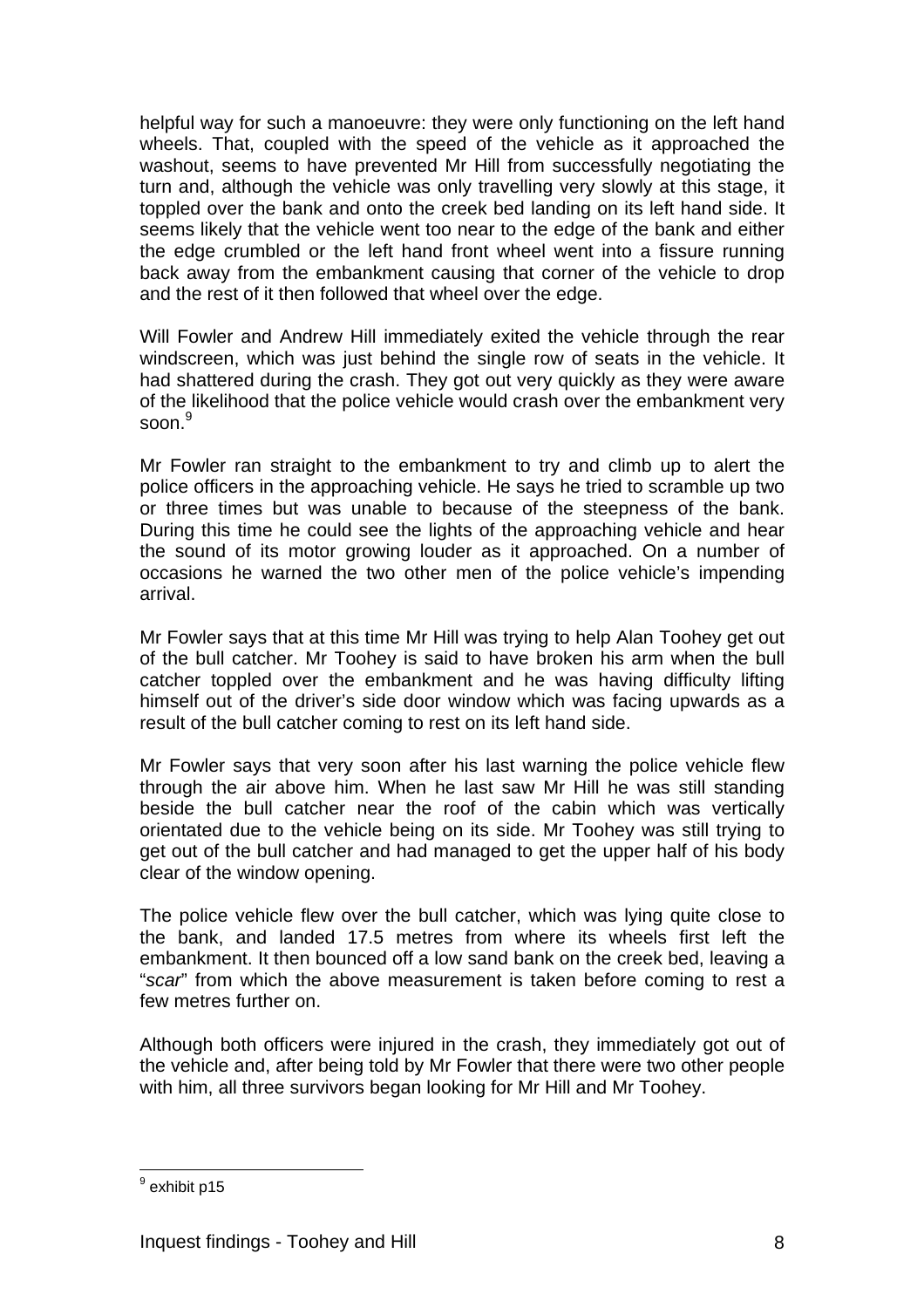Mr Hill's body was found approximately 7 metres in front of the police vehicle and some 20 metres away from where he was last seen by Mr Fowler. Mr Toohey's body was found underneath the police vehicle. Both were clearly dead and beyond resuscitation.

After Mr Fowler explained to the officers their location and that the vehicle they had passed further up the track was able to be driven, Constable Heuston went for help.

Sgt Eaton had some difficulty making radio contact with police before getting through to the Cooktown police station at 6.50pm. He told the officer there that two people were dead as a result of a "*police pursuit*" and that his partner had gone for help. He relayed the information given to him by Mr Fowler as to their location.

The Cooktown police contacted Cairns and Coen police and an ambulance was dispatched from Coen. Officers from Cairns and Cooktown were immediately dispatched to the scene arriving there later that night and the investigation commenced.

Sgt Eaton was breath-tested by the first officer to attend the scene of the accident and blood was taken from him later that night when he was at the Coen hospital. Both tests indicated he had no alcohol in his bloodstream.

Over the next 24 hours Accident Investigation Squad and Scientific Officers attended the scene and took photographs and measurements.

The bodies of Mr Hill and Mr Toohey were not removed from the scene until a crane arrived to remove the vehicles at about 3.00pm on the afternoon following the deaths. The bodies of Mr Hill and Mr Toohey were then taken to the Coen clinic.

Approximately 24 hours after the deaths, investigating officers attempted to recreate the circumstances of the accident by driving down the same stretch of the Old Telegraph Road and video-taping that activity from within the vehicle used for the re-enactment.

The bodies of the two men where identified by Mr Fowler as being those of Andrew Tasman Hill and Alan Paul Toohey. Mr Hill's identity was confirmed by fingerprint comparisons.10 Mr Toohey's body was formally identified by Mr Benedict Nolan, an acquaintance of long standing.

On Monday 28 April 2003, autopsies were conducted on the bodies of Mr Hill and Mr Toohey at the Cairns Base Hospital by Dr David Williams, an experienced forensic pathologist.

On examining the body of Mr Hill he found multiple fractures of the skull and ribs. He also found fractures to the left clavicle and cervical spine. There were

 $\overline{a}$  $10$  see exhibit 6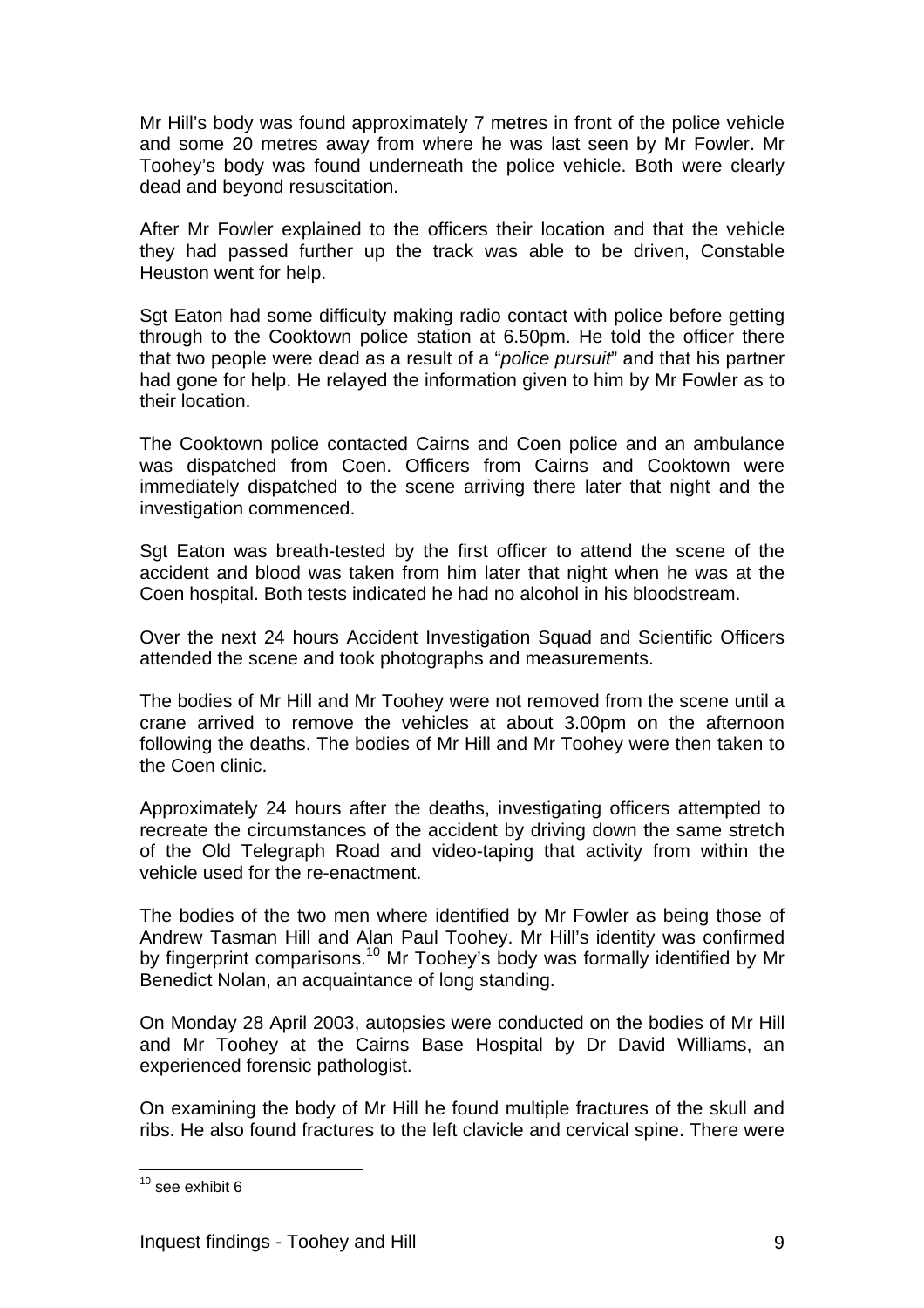mutiple abrasions on the head and torso of Mr Hill. Dr Williams formed the opinion that Mr Hill had died as a result of the head injuries he received in a motor vehicle accident.<sup>11</sup>

On examining the body of Mr Toohey, Dr Williams found numerous skull factures, a fractured clavicle, a fractured sternum and numerous fractured ribs. His spine was also fractured, as were both his legs. Numerous contusions and abrasions were also present. Dr Williams formed the view that Mr Toohey died as a result of head injuries he received in a motor vehicle accident.<sup>12</sup>

### *The issues that need to be resolved to enable the necessary findings to be made*

### **The speed of the vehicles**

Constable Heuston estimates that when they were travelling down the Old Telegraph Road the police vehicle was travelling at between 70 and 80  $km/h<sup>13</sup>$  He is supported in this by the driver of the vehicle, Sgt Eaton, who said in a disciplinary interview that at one stage when he was driving on that road he saw that the speedometer was registering approximately 80 km/h.<sup>14</sup>

Mr Fowler estimates that the bull catcher was travelling along the Old Telegraph Road at approximately 80 km/h and says that the police vehicle made up ground on them after they initially got away from it when the police stopped at the intersection of the connecting track and the Old Telegraph Road.<sup>15</sup>

Two experts also gave evidence in relation to this issue: Sgt Robert Ruller of the QPS Accident Investigation Squad and Professor Rod Troutbeck, Head, School of Civil Engineering at the Queensland University of Technology.

Sgt Ruller in his report says that his calculation of the distances travelled by the police vehicle after it left the bank and travelled though the air suggests that its probable speed when it left the embankment was within a range of 60.84 km/h to 81.9 km/h. The range is so wide because it takes into account that both sides of the vehicle did not lose the support of the roadway simultaneously because the embankment did not run uniformly across the path of the police vehicle at 90 degrees but instead cut obliquely across the direction of its travel. While the right wheels left the bank 13 metres from where the vehicle landed, its left wheels were unsupported for 17.5 metres.

Sgt Ruller concluded that the likely speed of the vehicle was at the very bottom end of this range - about 60 km/h.<sup>16</sup> He says he settled on the bottom of the speed range as a result of factoring in the speed he estimates the body

 $11$  see exhibit 79

 $12$  see exhibit 80

<sup>&</sup>lt;sup>13</sup> T p205, exhibit 66 p8<br>
<sup>14</sup> exhibit 64 p10<br>
<sup>15</sup> T p138<br>
<sup>16</sup> exhibit 18 p5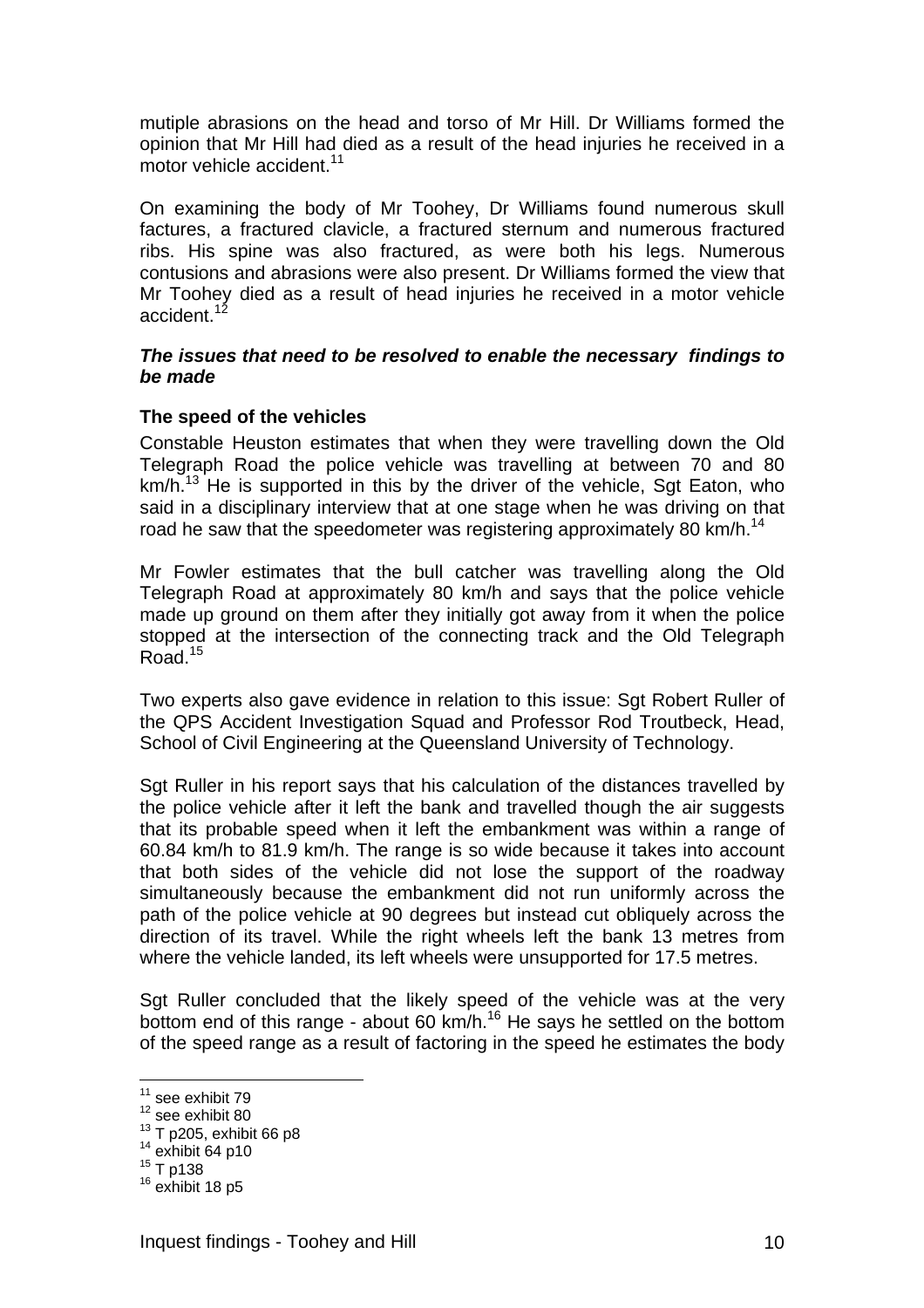of Mr Hill must have been travelling after it was struck by the police vehicle which he says he calculated by reference to where the body was found after the accident.

In determining this issue Sgt Ruller made assumptions about how far a body would slide in the conditions that prevailed at the scene of the accident.<sup>17</sup> If his judgment in this regard was correct, Mr Hills body would have hit the ground after being propelled through the air by the police vehicle and slid along the sandy creek bed for 11 metres. The photographs of Mr Hill's body and its surrounds show none of the signs one would expect to find if a body had slid for such a distance over loose sand. The absence of any slide marks in the photographs and the inspection of the site lead me to conclude he has overestimated this factor.

When one realises that in his estimation Sgt Ruller made no allowance for the fact that the left hand side of the vehicle lost the support of the ground and became airborne 4.5 mtrs before the right hand side, did not factor in the decelerating effect of the vehicle colliding with at least one 100kg man during its trajectory and assumed that Mr Hills body would have acted in the same way as the body of a pedestrian struck by a vehicle while standing on a road, it is difficult to have confidence in Sgt Ruller's conclusion that the police vehicle was only travelling at about 60 km/h when it went over the bank.

The other expert witness called in relation to that issue, Professor Rod Troutbeck, estimated that the most likely speed of the police vehicle just before it struck Mr Hill and Mr Toohey was 75 to 76km/h.<sup>18</sup> He arrived at a higher speed than Sgt Ruller by taking into account the immediate effect of the left hand side of the vehicle becoming air borne and by dismissing Sgt Ruller's assumptions about the body of Mr Hill sliding for over 10 metres.

Having regard to all of the above mentioned evidence I am satisfied that during the time the police vehicle was pursuing the bull catcher along the Old Telegraph Road it's speed approached 80 km/h and that when it went over the embankment and struck Mr Hill and Mr Toohey it was travelling at about 75km/h.

### **The time of the incident**

The time the incident occurred is material because it assists in determining the level of daylight at the scene, which is relevant to an assessment of the risk engaged in by the drivers involved in the incident. The time can be estimated by working forward from events that occurred prior to the fatalities and working backwards from events that occurred after the accident.

Mrs Hill and Mr Fowler both say that the three men left the Hill's home at about 6.00 pm, or shortly after.<sup>19</sup> If Mr Fowler's estimation of the speed they

 $17$  In evidence Sat Ruller conceded that this accident scene was very different from a roadway or a footpath situation – T p70. None the less he used standardised models worked up from and applicable to just those situations.<br> $18$  Exhibit 82 p8

 $19$  exhibit 29 p2, T p116 and p132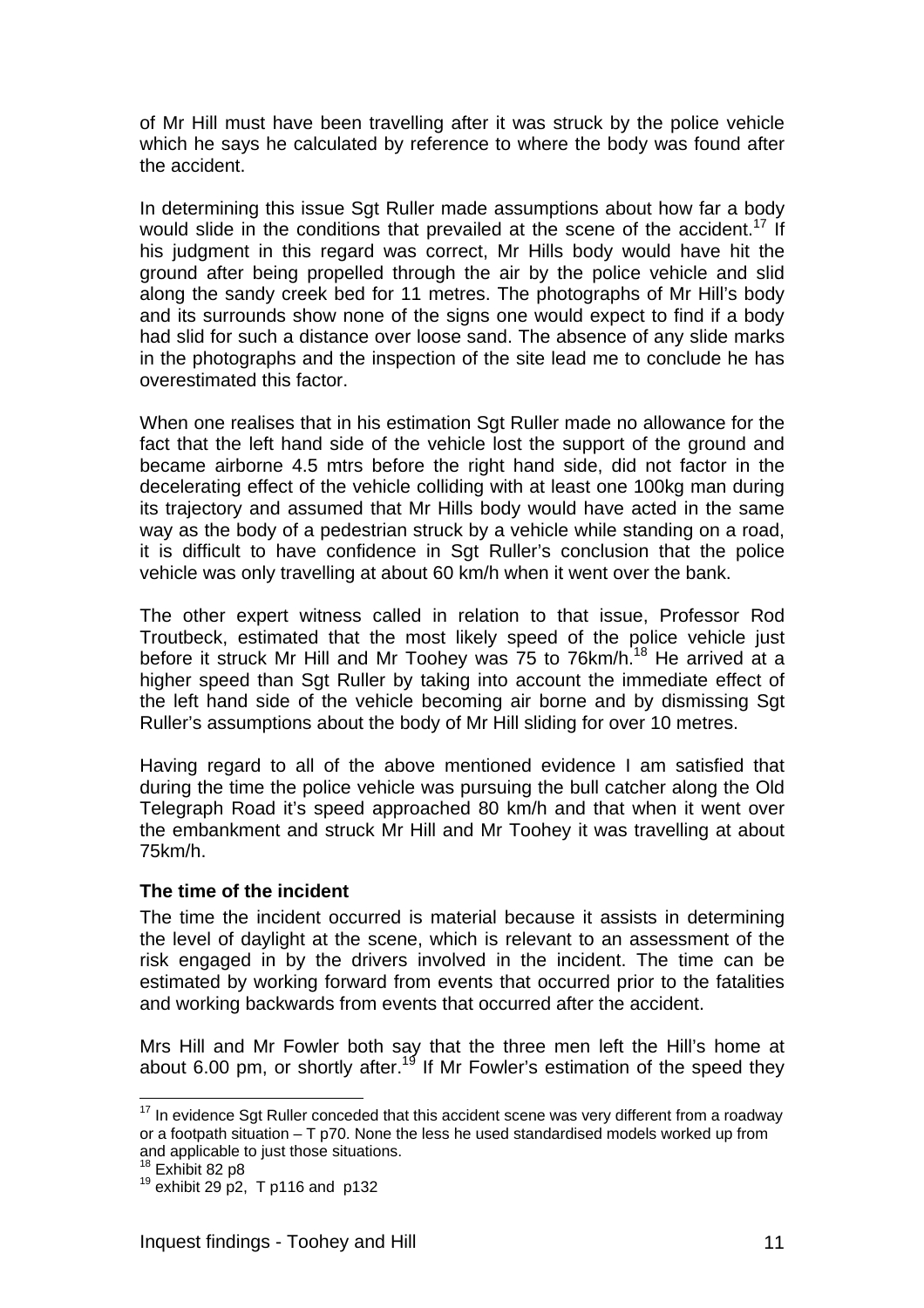were driving at over the various sections of the journey is accepted, a total time of approximately 16 minutes from the time they left home until the  $incident$  results<sup>20</sup>.

Constable Heuston says they first sighted bull catcher at about 6.20pm.<sup>21</sup> It seems accepted by all parties that the police then pursued the vehicle for only a few minutes, making the time of the accident occurred to be about 6.25pm

Sgt Eaton says the pursuit occurred "*around 6.20 to 6.30*."22but provides no basis for this calculation.

Shortly before coming across the bull catcher, Sgt Eaton and Constable Heuston had intercepted a truck near the turnoff to the Coen airport. A traffic infringement notice they issued to the driver of this vehicle records the time of that interception as 1807 hrs.<sup>23</sup> It is 20 km from where that interception took place to where they met the bull catcher. If they averaged 100 km/hr, that journey would have taken 12 minutes. If they averaged 80 km/h it would have taken 15 minutes. It is common ground that the pursuit itself would have only taken 3 to 5 minutes, making the time of the accident between 6.22 and 6.27.

Sgt Eaton made radio contact with Cooktown Police Station at 6.50 pm. Between the time of the accident and that contact he had extracted himself from the police vehicle, located and checked the bodies of the deceased men, discussed the incident with Mr Fowler, assisted Constable Heuston to leave the scene and made a number of unsuccessful attempts to make radio contact. Understandably, none of the witnesses are able to give definitive estimates of the time these actions took.

Having regard to all of the above, I am of the view the accident occurred between 6.20 and 6.30pm. I don't consider the available evidence enables a more specific finding to be made.

#### **The available light**

Evidence on this question came from eye witness accounts and scientific data extracted from the web sites of the Bureau of Meteorology and Geoscience Australia.

The meteorological evidence concerning the amount of daylight likely to have been present at the material time needs some explaining.

The relevant terms are "*sunset*", which occurs when the upper edge of the sun's disk passes below the horizon and "*civil twilight",* which is said to occur when the centre of the sun is 6 degrees below the horizon. According to

 $^{20}$  3.5 kms from the house to the Peninsular Development Road at 30 km/hr, 4 kms along the road before the intercept at an average of 40 km/hr, 2 km at approximately 80 km/h while being chased on the Peninsular Development Road, 200 mtrs on the connecting track at an average of 40 kms, 800 mtrs along the Old Telegraph Road at an average of 70 km/hr<br>
<sup>21</sup> T p202<br>
<sup>22</sup> exhibit 64 p5<br>
<sup>23</sup> exhibit 77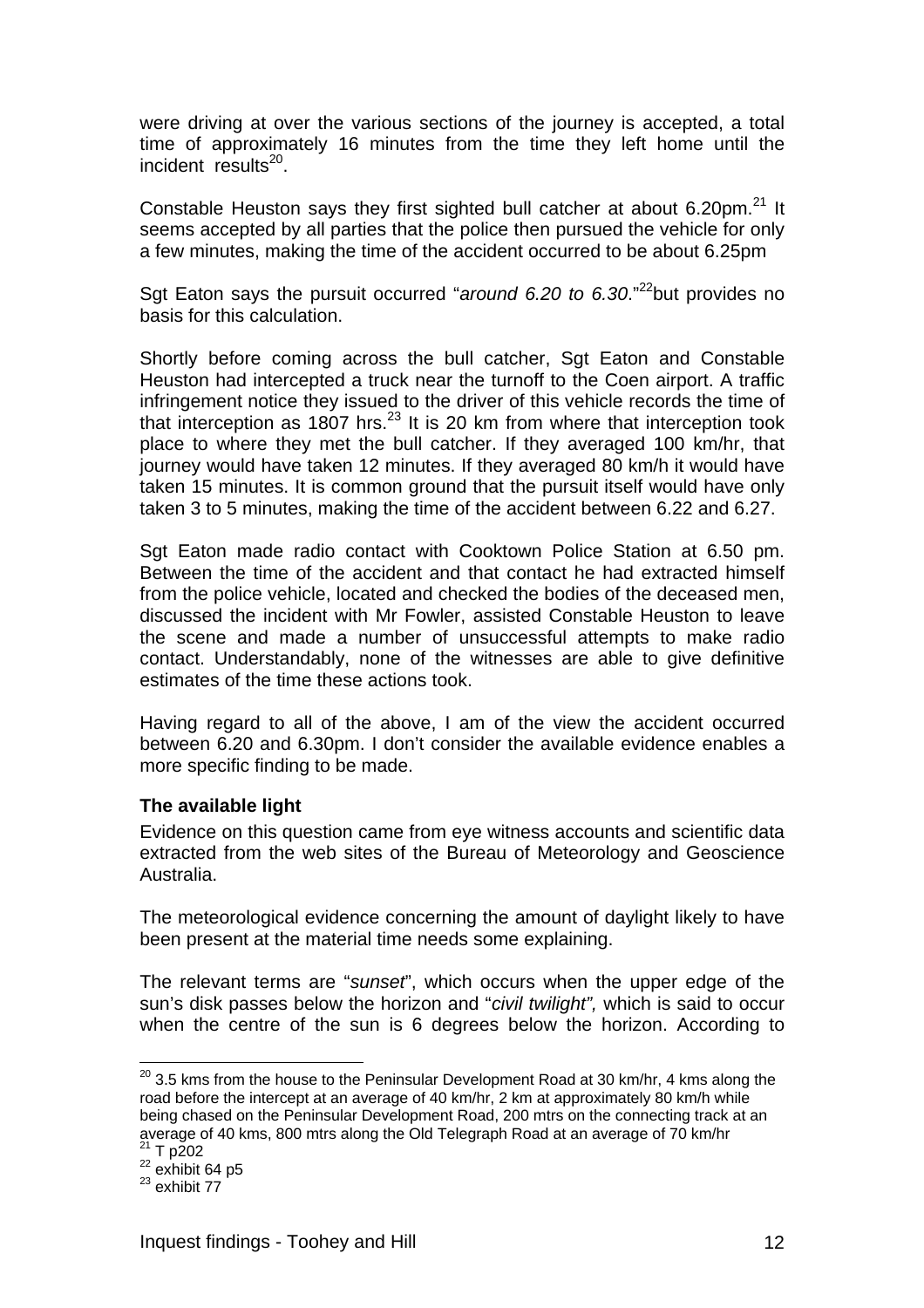Geoscience Australia, when this happens "*a large object may be seen but no detail is discernible*."<sup>24</sup>

On 24 April 2003, at Coen, sunset occurred at 6.17 and civil twilight occurred at 6.38. $^{25}$ 

Having regard to the estimation of the time of the accident referred to above it seems that the conditions would have been somewhere between these two.

The eyewitness evidence on this point is as follows:-

Sgt Eaton in his disciplinary interview said that, "*It was dusk going into twilight, there was still some natural light but headlights would have definitely been a requirement."*<sup>26</sup> A little later in the interview, when describing what he could see as the police vehicle was proceeding along the Old Telegraph Road, he said "*we can sight the silhouette of the vehicle in the twilight." 27*

When interviewed Constable Heuston said that *"It was dusk, the dusk yeah."<sup>28</sup>* When giving evidence at the inquest Constable Heuston was particularly unhelpful in relation to this issue, to the point that, in my mind, he damaged his credibility. He would not say more than "*the sun was going down, it wasn't perfect midday sun but I could still see where we were heading."*<sup>29</sup> He maintained this position under cross examination although conceding it was "*less than optimal light*" 30 and that he saw no shadows.31

Mr Fowler was more forthcoming: "*If I'd been driving in my own car I'd have*  had the lights on" he said when interviewed.<sup>32</sup> Further, when he gave evidence at the inquest he said that when he first looked back as the bull catcher was travelling along the Old Telegraph Road he saw the police vehicle at the intersection of that road and the connecting track. At that stage he could only see the lights of the police vehicle. When he looked back shortly before the bull catcher went over the embankment the police vehicle had gained on them and at that stage "*you could see the sort of an outline."<sup>33</sup>*

Tendered at the inquest was a video tape of a re-enactment the investigators undertook the day after the accident at about the same time of day as the accident. It is, however, of limited assistance to this issue as Acting Inspector Carless gave evidence that for technical reasons he didn't explain the pictures give a false impression of the extent of the natural light. Certainly it shows a fairly dark scene in which one would have difficulty seeing an unlit vehicle.

- <sup>24</sup> exhibit 73 annexure
- $^{25}$  exhibit 73 annexure<br> $^{26}$  exhibit 64 p5
- 
- 
- 
- 

- 
- 27 exhibit 64 p8<br>
<sup>28</sup> exhibit 66 p5<br>
<sup>39</sup> T p206<br>
<sup>31</sup> T p225<br>
<sup>32</sup> exhibit 26 p26<br>
<sup>33</sup> T p138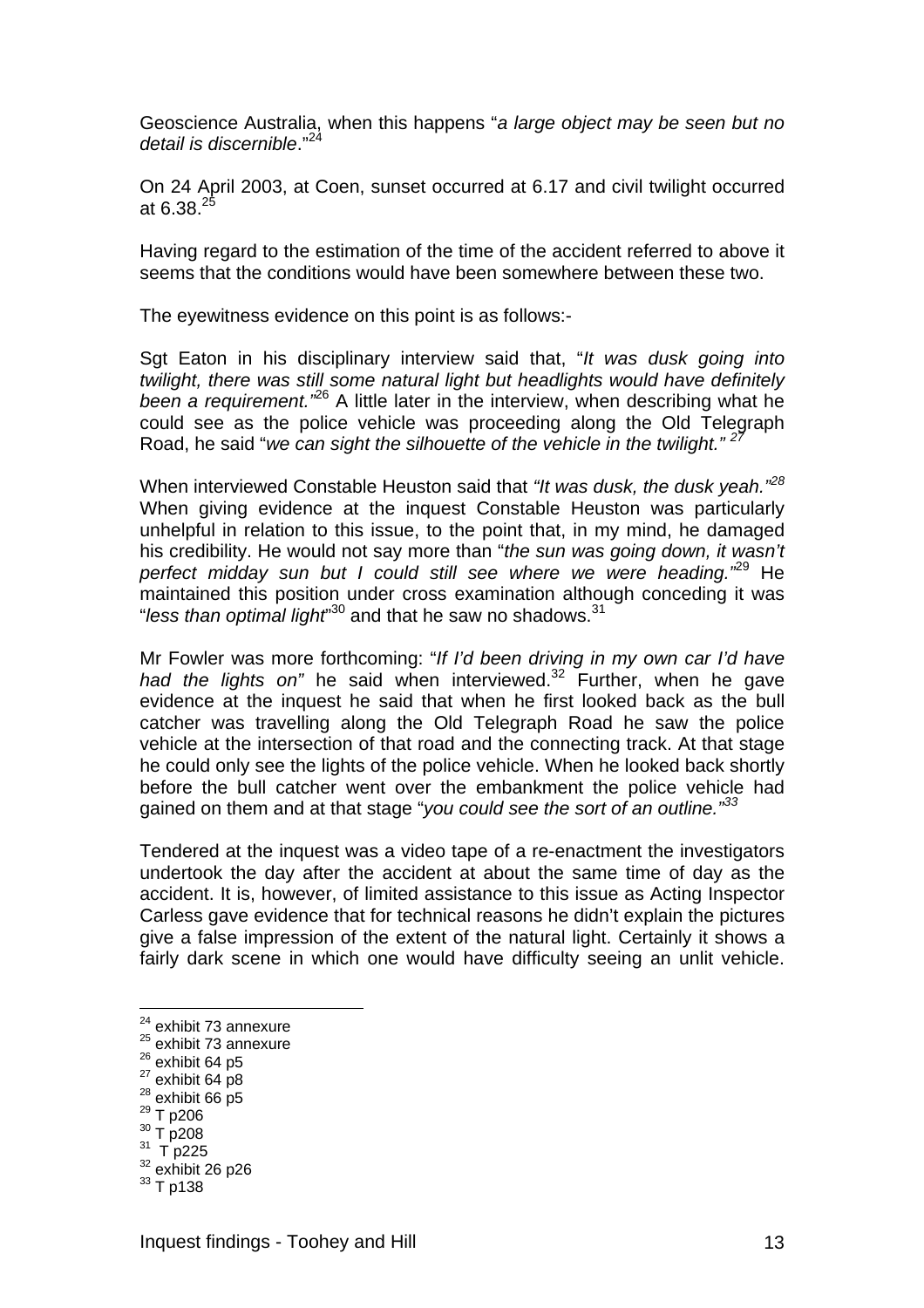Inspector Carless also stated that at the time the reconstruction was undertaken the light was "*fading fast*".34

The fact which perhaps says most about the level of the light, (and the inadequacy of Constable Heuston's evidence on this point) is that, from the moment the police vehicle turned off the connecting track onto the telegraph track it was rarely out of the line of sight of the bull catcher and certainly there was no obstruction between the two vehicles for the last 450 metres of the track over which they travelled.  $35$  However, the bull catcher, apparently, could only barely be seen. Sgt Eaton says he saw the bull catcher's silhouette on a couple of occasions when it was framed against the sky but obviously neither he nor Constable Heuston could see it when it disappeared over the edge of the embankment some 300 to 400 metres straight in front of them. Mr Fowler says he could see the lights and the outline of police vehicle at that stage, whereas Constable Heuston says he never saw the bull catcher at all when it was on the Old Telegraph Road.<sup>36</sup> Equally pertinent is that Sgt Eaton did not see the clearly defined detour around the washout.

At the inquest, Constable Heuston gave evidence that he could see past the washout to where the Old Telegraph Road rejoined its original path, parallel to the telegraph line.<sup>37</sup> Measurements taken on the instructions of Acting Inspector Carless indicate that occurs nearly 100 metres past the embankment.38 Looking at the photographs of the scene taken in the middle of the day, the suggestion that Sgt Eaton may have been misled by some sort of optical illusion in this regard may seem superficially credible. However, when it is realised that neither of the occupants of the police vehicle mentioned this when interviewed, and that neither of them could see the bull catcher although it was 100 metres closer to them than these distant tracks, this explanation can be dismissed as a recent invention.

As a result of considering all of the above evidence, I consider that the light at the material time was dim and fading. Dusk had settled and twilight was nigh. The light was such that an unlit motor vehicle, mustard in colour, would be difficult to see unless illuminated by the lights of the following vehicle, which in this case was impossible because the police vehicle was too far behind the bull catcher for that to occur.

#### **Condition of the road and likely users**

Acting Inspector Carless, who visited the crash site on a number of occasions and spoke to locals about the scene, said this of the road generally:-

*"Along the Telegraph Road there are many creeks and small gullies. During the various wet seasons these creeks become swelled causing considerable erosion to the road. When once some maintenance on this road was necessary to keep traffic flowing, this is no longer the* 

- 
- 

<sup>&</sup>lt;sup>34</sup> T p36

 $\frac{35}{36}$  exhibit 85<br> $\frac{36}{1}$  p206

 $37 \text{ T} \text{ p}216$ <br> $38 \text{ exhibit }85$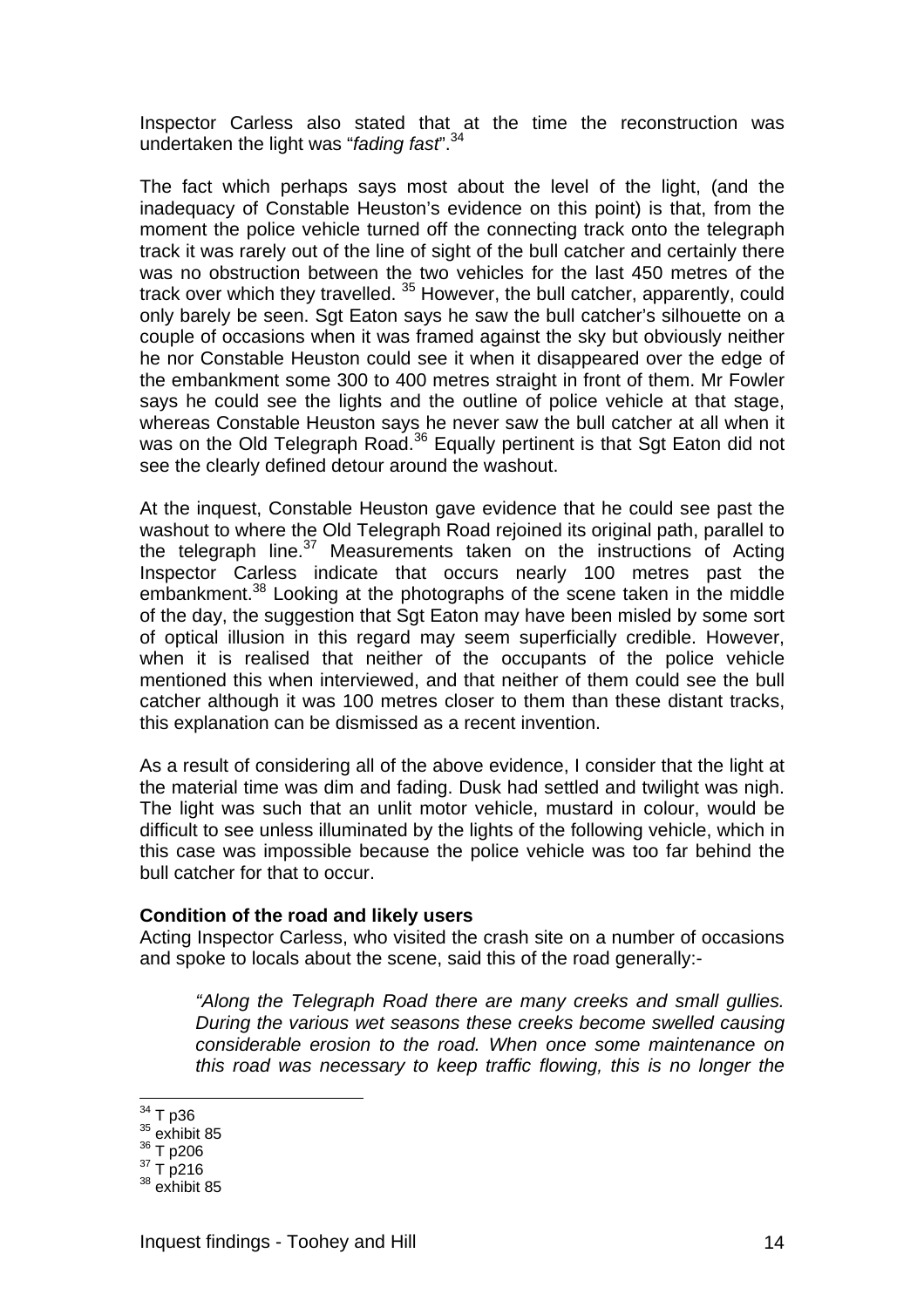*case given the new Peninsular Development Road to the west. This has left the Telegraph Road in a state of disrepair in some areas*." 39

Inspector Harris and Constable Heuston acknowledged that tourists, trail bike riders, miners and local Aborigines use such roads and that there was a likelihood of washouts and free roaming cattle.<sup>40</sup>

When the court attended the scene we saw that the road consisted of two wheel tracks running through knee to thigh high grass which grew on each side and in the centre of the road. Large trees were cleared back some 30 to 40 metres in most places but regrowth has resulted in saplings growing quite close to the road in some places.

The video of the re-enactment shows that the conditions which existed at the time of the accident were not significantly different to what was witnessed during the view.

### **How did the bodies of Mr Hill and Mr Toohey come to be in the position in which they were found?**

There is no evidence indicating that the police vehicle made contact with the bull catcher as it flew over the embankment; indeed, according to the calculations of one of the expert witnesses called at the inquest, Professor Troutbeck, the lowest point of the police vehicle was approximately 500 mm above the bull catcher when it passed over the mid section of that vehicle.<sup>41</sup>

This raises the question of how it came to so forcibly strike Mr Hill as to propel him almost 20 metres from where he was last seen by Mr Fowler standing beside the bull catcher while Mr Toohey's body was found trapped under the police vehicle. There were no marks on Mr Toohey's body or the bull catcher to suggests he was dragged out of the window by the force of the police vehicle hitting him.

Had Mr Hill been standing on the ground and Mr Toohey still been inside the bull catcher when the police vehicle came over the bank, at most Mr Hill would have only to have crouched slightly and Mr Toohey to have let himself back down into the bull catcher to allow the vehicle to fly harmlessly above them. That did not happen in my view because in the brief period from when Mr Fowler last saw them before the police vehicle came over the bank, until it hit them, they must have moved. Mr Hill must have been much higher to bring himself directly into the path of the police vehicle and Mr Toohey must have been out of the bull catcher, but lower than Mr Hill.

Sgt Eaton says that when he became airborne as the police vehicle flew over the embankment:-

 $39$  exhibit 61 p2

 $^{40}$  T p73 p226<br> $^{41}$  exhibit 82 p4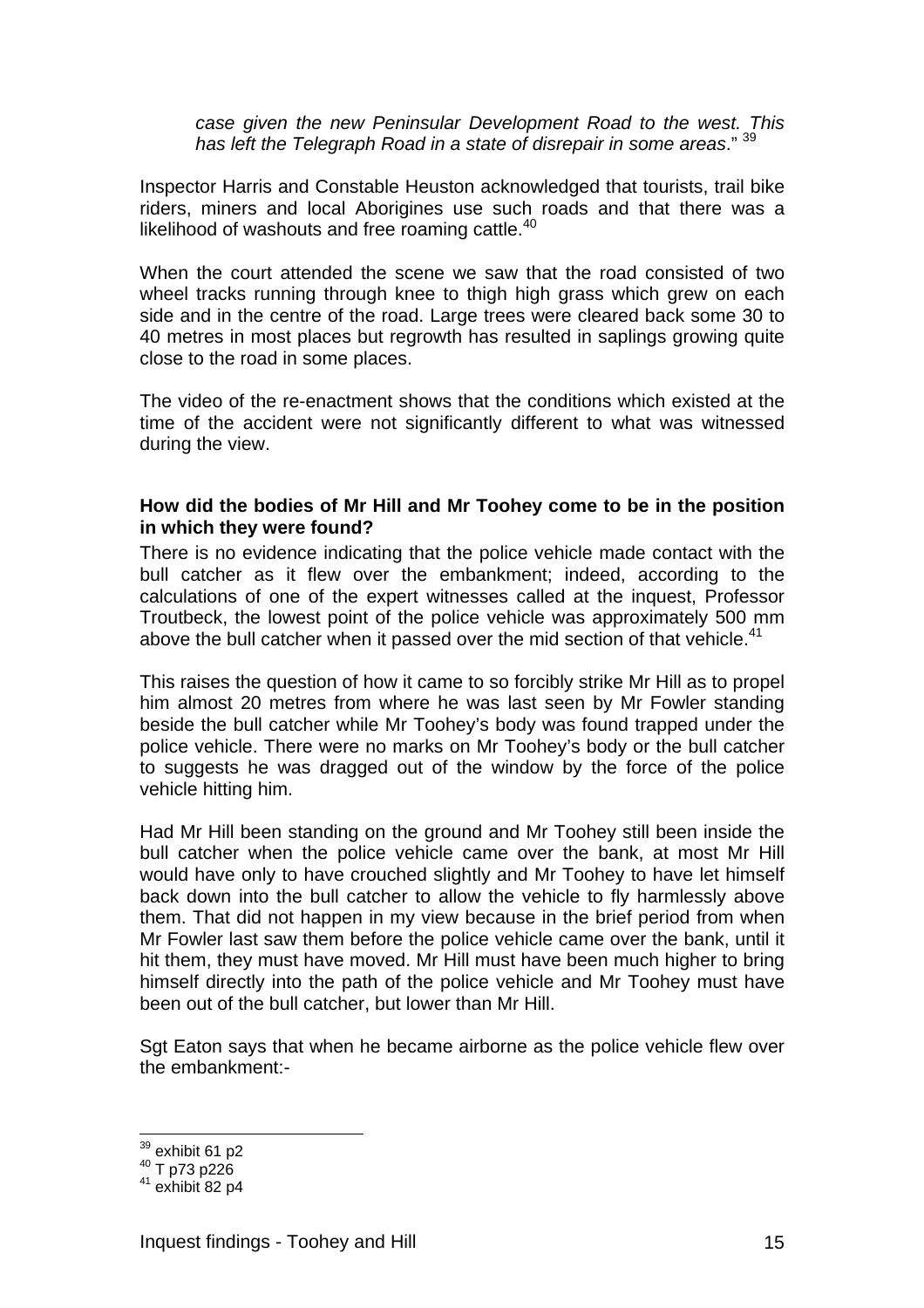*"(A)ll of a sudden the dust wasn't there. ..and in front of me was a male person and I could see him from probably above knee level, I couldn't see below the knee level and there was nothing, he just appeared to be floating there. I didn't know what he was standing on but there was nothing around him…I remember looking at his face as clear as I can see the detective inspector there in front of my bull bar."42*

In my view, the most likely explanation is that in the final few seconds before the police vehicle crashed over the bank, Mr Hill realised that Mr Toohey was not going to be able to free himself from the bull catcher before the police vehicle arrived on the scene. Instead of diving out of the way and saving himself, as he could easily have done, it seems likely that with great courage Mr Hill has leapt up onto the bull catcher and pulled Mr Toohey free of the vehicle. This would have resulted in Mr Hill standing upright on the vehicle with Mr Toohey below him possibly in the act of swinging his legs off the vehicle prior to jumping to the ground. In this position it can be seen how Mr Hill took the full force of the police vehicle to his head and in the centre of his body while Mr Toohey was knocked in same direction as the path of travel of the vehicle and ended up underneath it. The tragic irony is that had it not been for Mr Hill's selfless heroism they both may have lived.

### **Was it a "police pursuit"?**

"*Pursuit*" is defined in the QPS Operational Procedures Manual as "*an attempt by an officer driving a police vehicle to intercept another vehicle where that officer believes on reasonable grounds that the other driver is avoiding interception."43*

When he reported the accident over the radio to Constable Murphy at Cooktown station Sgt Eaton said "*there are two people killed in a police pursuit"44* 

Sgt Eaton acknowledged, when interviewed by Inspector Harris, that after stopping for a few seconds at the intersection of the connecting track and the Old Telegraph Road, he sighted the silhouette of the bull catcher and dust raised by it and accelerated off after it. *"I wanted to get up a good speed as quick as I could, um I didn't treat it like a Sunday drive but I didn't push the vehicle to its extremes."45*Sgt Eaton goes on to say that he expected the vehicle would stop but acknowledges that in the short time they were following it his vehicle got up to a speed of 80 km/h. When giving evidence Constable Heuston acknowledged they were intent on intercepting the bull catcher and that the driver of that vehicle demonstrated that he was attempting to avoid that happening<sup>46</sup>. He said that they didn't stop and attempt to use the radio to advise of the pursuit as required by the OPM because had they done so the

 $42$  exhibit 64 p11

<sup>43</sup> QPS OPM at para 14.23<br>  $^{44}$  exhibit 4 p1<br>  $^{45}$  exhibit 64 p9<br>  $^{46}$  T 229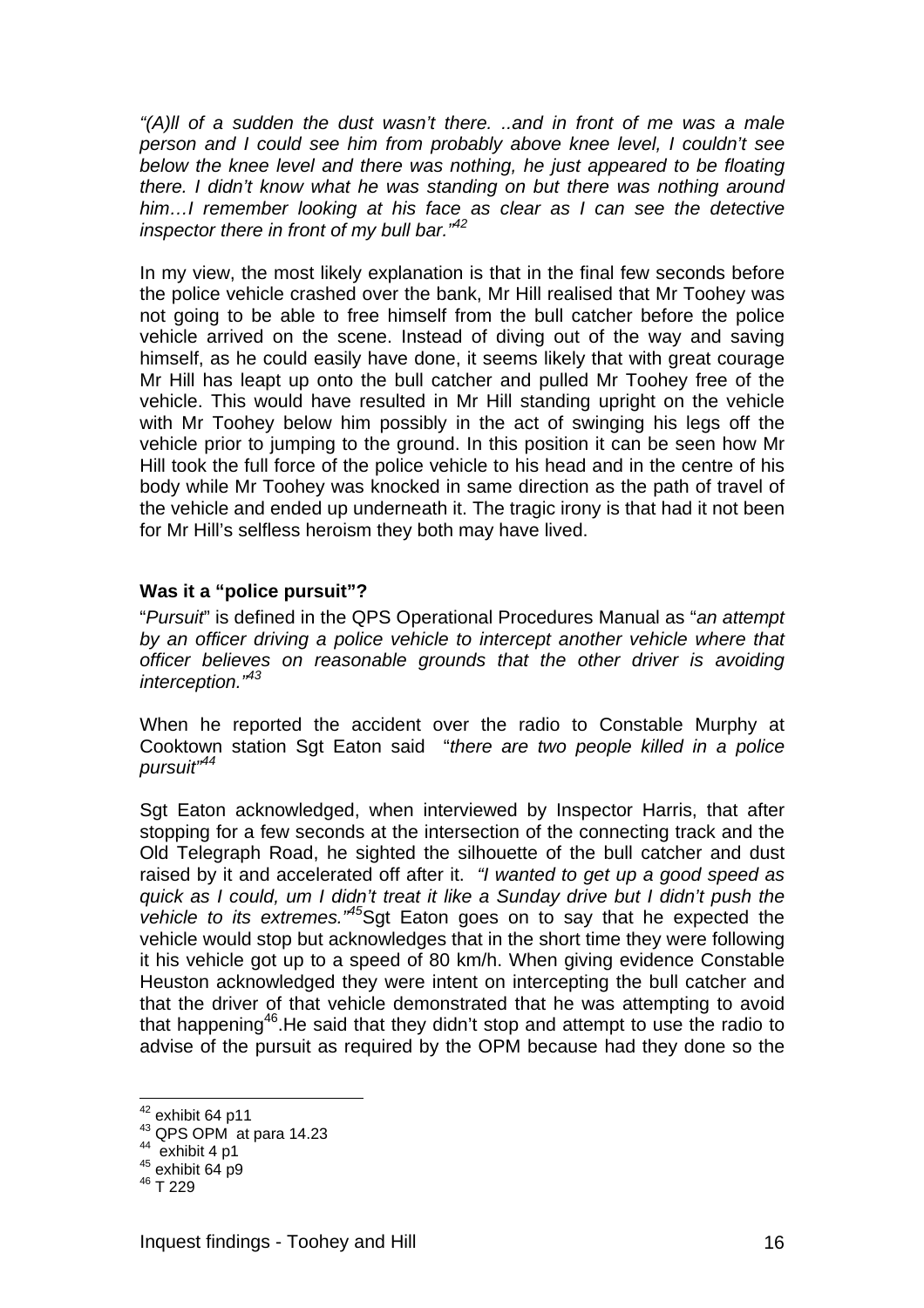purpose of the pursuit would have been frustrated: the bull catcher would have got away.

I am of the view that there can be no doubt that Sgt Eaton was involved in a pursuit at the time of the accident. It is surprising that Inspector Harris when giving evidence seemed reluctant to accept that. $47$  I am unable to understand why he would be so reticent but that is irrelevant for the purpose of these proceedings.

## *Section 43 Findings*

As a result of considering all the evidence and having regard to the analysis set out above, I am satisfied that the following findings can be made to the requisite standard of proof:

### **Identities of the Deceased:**

Andrew Tasman HILL and Allan Paul TOOHEY

### **Time of Death:**

Between 6.22 and 6:30 pm on 24 April 2003

### **Place of Death:**

In a creek bed on Mt Croll Station, approximately 7kms north of Coen in the State of Queensland

### **Cause of Death:**

Allan Paul TOOHEY – severe head injuries due to a motor vehicle accident, Andrew Tasman HILL – severe head injuries due to motor vehicle accident.

### **Committal question**

I also need to consider whether any person should be committed for trial on any of the charges referred to in s24(1)(d) of the Act.

The only charge which arises for such consideration in this case is that created by s 328A of the *Criminal Code* - *Dangerous operation of a vehicle.* 

In so far as is relevant to this case, that section provides as follows:-

*ss (4) A person who operates a vehicle dangerously in any place and causes the death of…another person commits a crime.* 

*ss (5) In this section "operates…a vehicle dangerously" means operates… a vehicle at a speed or in a way that is dangerous to the public having regard to all the circumstances including-* 

*(a) – the nature, condition and use of the place; and …* 

 $\overline{a}$ <sup>47</sup> T pp 84,85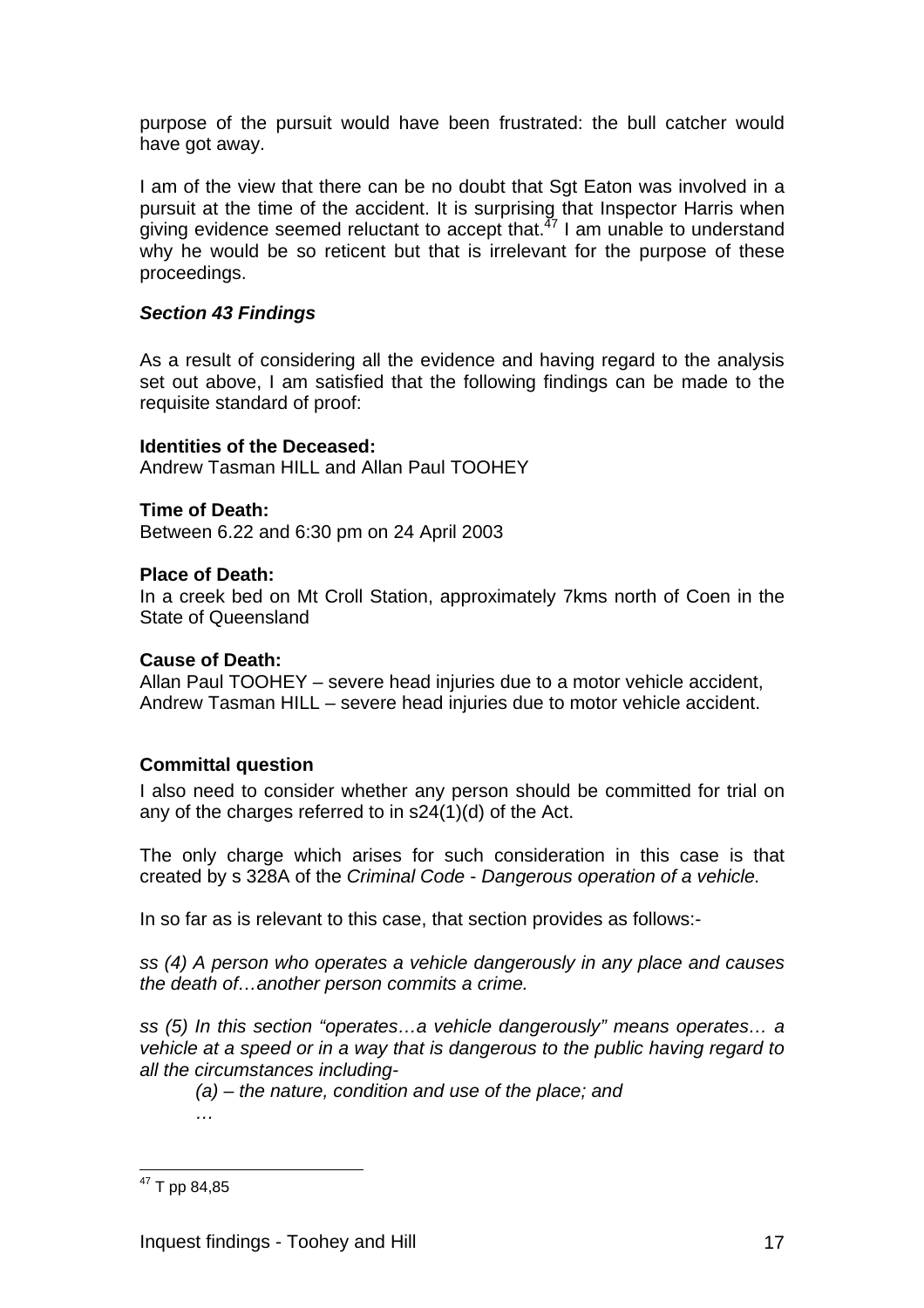*(c) – the number of persons, vehicles or other objects that are or might reasonably be expected to be in the place.* 

It is not my role as Coroner to decide whether Sergeant Eaton is guilty of an offence against Section 328A but rather whether he should be committed for trial. That requires I determine whether a properly instructed jury could, on all of the evidence presented at the inquest reasonably convict Sergeant Eaton of such an offence.<sup>48</sup>

Turning to the elements of Section 328A there is no doubt that Sergeant Eaton operated a vehicle in a place and thereby caused the death of Mr Toohey and Mr Hill.

The issues to be resolved are whether he operated the police vehicle in a dangerous manner and whether the Crown could exclude the operation of any of the defences or excuses set out in Chapter 5 of the Code that are reasonably raised on the evidence.

Subsection (5) of Section 328A quoted above stipulates how the term "dangerously" is to be interpreted in this context and there are ample authorities to assist in an understanding of the term.

 In *McBride v The Queen,<sup>49</sup>* Barwick CJ pointed out that the Crown must demonstrate precisely what is the manner of the driving which it claims is dangerous. It can not simply depend upon the resultant injury or damage although such outcomes may of course afford evidence from which the quality of the driving may be inferred. Equally, a person may be guilty of dangerous driving even though they cause no damage or injury.

*The concept is in sharp contrast to the concept of negligence. The concept of which the section deals requires some serious breach of the proper conduct of a vehicle upon the highway, so serious as to be in reality and not speculatively, potentially dangerous to others. This does not involve a mere breach of duty however grave to a particular person, having significance only if damage is caused thereby. These distinctions make it imperative that the jury be specifically directed as to the criteria to be applied and the distinctions to be observed in determining whether any particular speed or manner of driving can have the quality, intrinsic or occasional of being dangerous to the public within the meaning of the section.<sup>50</sup>*

Later in his judgement the Chief Justice goes on to say:

*Because the charge is unlikely to be laid unless the impact has caused death or grievous bodily harm there will always be before the jury the serious result of the occurrence, and the temptation to try an issue of* 

<sup>&</sup>lt;sup>48</sup> see *Short v Davey* [1980]Qd R 412<br><sup>49</sup> (1966) 115CLR 44<br><sup>50</sup> ibid at p50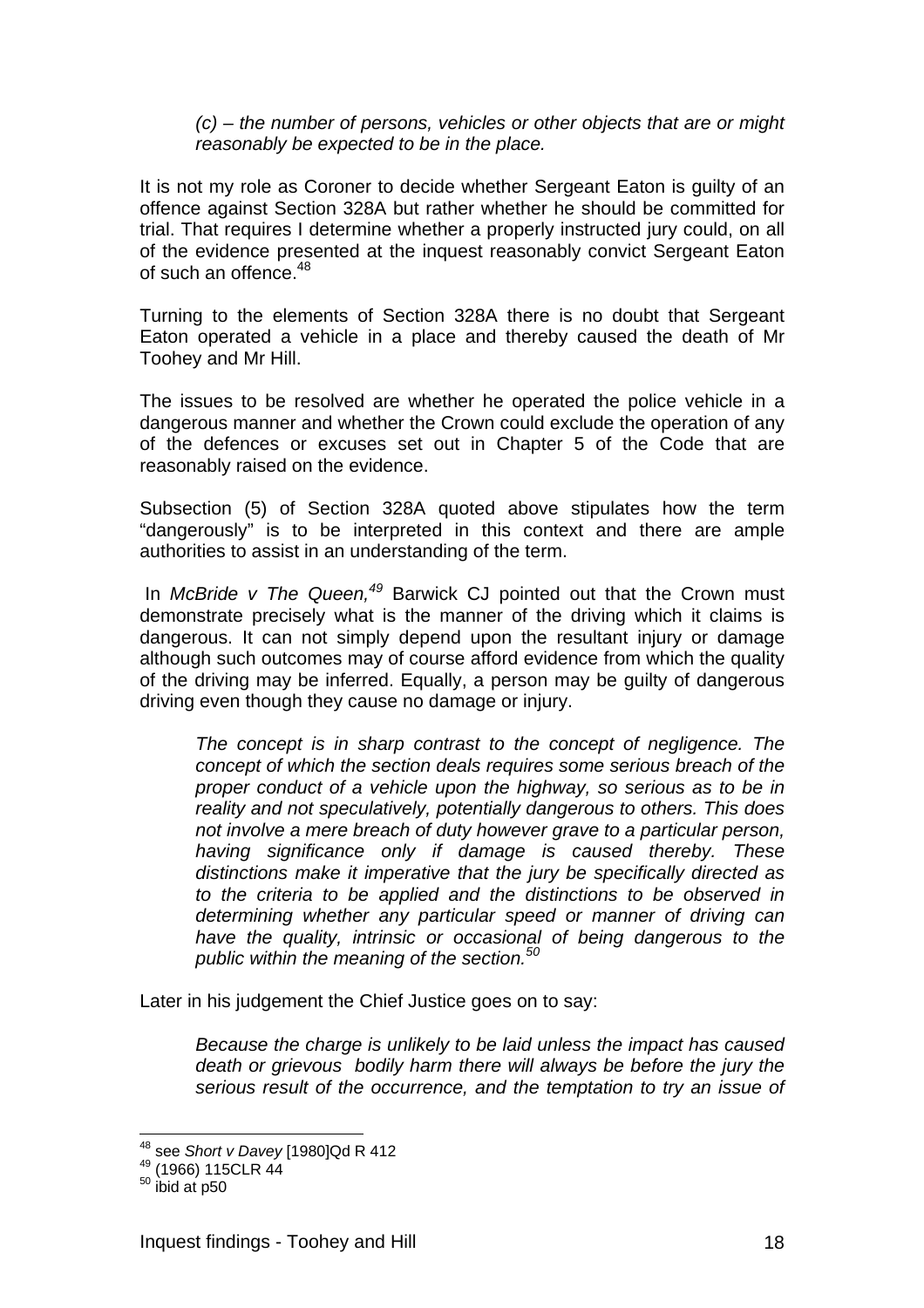*negligence as between the driver and the injured party will naturally be most marked.* 

*But where it is the manner of driving, an expression which can cover a wide and diverse set of facts, it is not enough that the vehicle as driven by the accused has caused death or injury and the accused was negligent even in some glaring respect. It is essential to define what is charged as the manner of driving so that when that has been found the two succeeding questions can be dealt with, namely, was the manner in itself or it its circumstances dangerous to the public and, did the impact that caused the death or injury occur when the vehicle was being so driven. Of all of these matters the jury is to be satisfied beyond reasonable doubt".<sup>51</sup>*

Counsel for Sergeant Eaton submitted that it would be rare for an offence against the section to be made out in the absence of an identifiable breach in the traffic regulations. Some support for this contention can be found in the case *R v Gosney<sup>52</sup>* in which the English Court of Appeal accepted that the prosecution did not have to prove an intention to drive badly but rejected the suggestion that dangerous driving was "*an absolute offence*". That is, the court held that "*fault*" was an essential element of the offence. However, when explaining what they meant by that term in this context they said

"*Fault" certainly does not necessarily involve deliberate misconduct or recklessness or intention to drive in a manner inconsistent with proper driving standards. Nor does fault necessarily involve moral blame…Fault involves a failure; a falling below the care or skill of a competent and experienced driver in relation to the manner of driving and to the relevant circumstances of the case. A fault in that sense, even though it might be slight even though it might be a momentary lapse, even though normally no danger would have arisen from it, is sufficient. The fault need not be the sole cause of the dangerous situation, it is enough if it is looked at sensibly, a cause. Such a fault will often be sufficiently proved as an inference from the very facts of the situation.<sup>53</sup>*

Further comments in this vein can be found in *R v Evans<sup>54</sup>* where it was said

*It is quite clear from the reported cases that, if a man in fact adopts a manner of driving which the jury thinks was dangerous to other road users in all the circumstances, then on the issue of guilt it matters not whether he was deliberately reckless, careless, momentarily inattentive or even doing his incompetent best.55* 

 $51$  ibid at p51

 $\frac{52}{53}$  [1971] 3 All ER 220<br> $\frac{53}{101}$  ibid at p224

<sup>54 [1962] 3</sup> All ER 1086

 $55$  ibid at p1088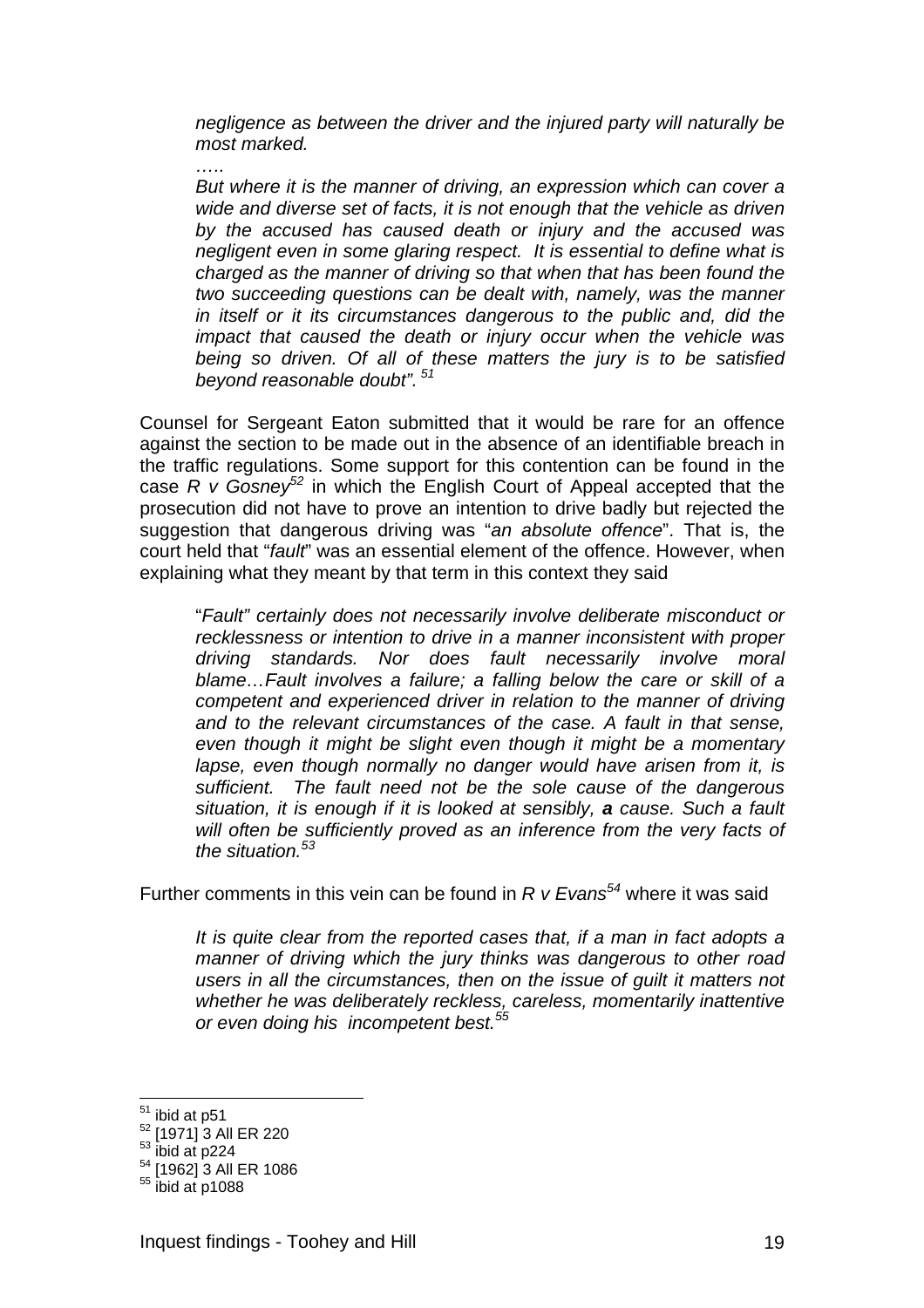The court went on to reiterate however, that merely because an accident happens and somebody is killed it does not necessarily follow that the driver of the vehicle which caused the accident must necessarily be guilty of dangerous driving.

There are Queensland authorities indicating that the defences and excuses available under Chapter 5 of the Code are not excluded by the way in which the offence under s328A is framed. In *R v Warner* ,56 for example, the Court of Criminal Appeal held that the trial judge erred when he directed the jury that the defences of extraordinary emergency and mistake of fact had no application when the accused claimed he drove as he did to escape from people he thought were chasing him intent on doing him harm. Further, the High Court has recognised that if a person falls asleep at the wheel, while the car is being driven in that state it is an involuntary act which can not be the subject of a charge of this nature. In those circumstances the question becomes whether the condition of the driver immediately before he/she went to sleep was such that the driving was dangerous. If there was evidence that it would be reasonable for the driver to consider that he/she was not likely to fall asleep the Crown bears the burden of excluding the defence that the driver was honestly and reasonably mistaken in this regard.<sup>57</sup>

From these authorities and the section itself I consider the following principles can be extracted:

- The test as to whether the driving in question is dangerous is an objective one, that is, it is answered by asking whether a reasonable person viewing the driving would consider it posed a risk of danger to those who might be expected to be affected by it.
- It is irrelevant that the driver did not intend to create such danger or indeed had a public purpose for driving as he/she did, although those issues may be relevant to the decision to prosecute or the sentence if the driver is convicted.
- The concept of dangerous in this context is quite different from negligence – it refers to a serious breach of expected standards and requires some fault, although not necessarily any moral blameworthiness.
- The fact that someone was killed by the driving does not necessarily mean that the driving was dangerous in the sense required.
- The defences and excuses created by Chapter 5 of the Code are not excluded just because dangerousness is to be assessed objectively

 $\overline{a}$ 56 [1980] Qd R 207 and see also R v Webb [1986] 2 Qd R 446

<sup>&</sup>lt;sup>57</sup> Jiminez v. the Queen (1992) 173 CLR 572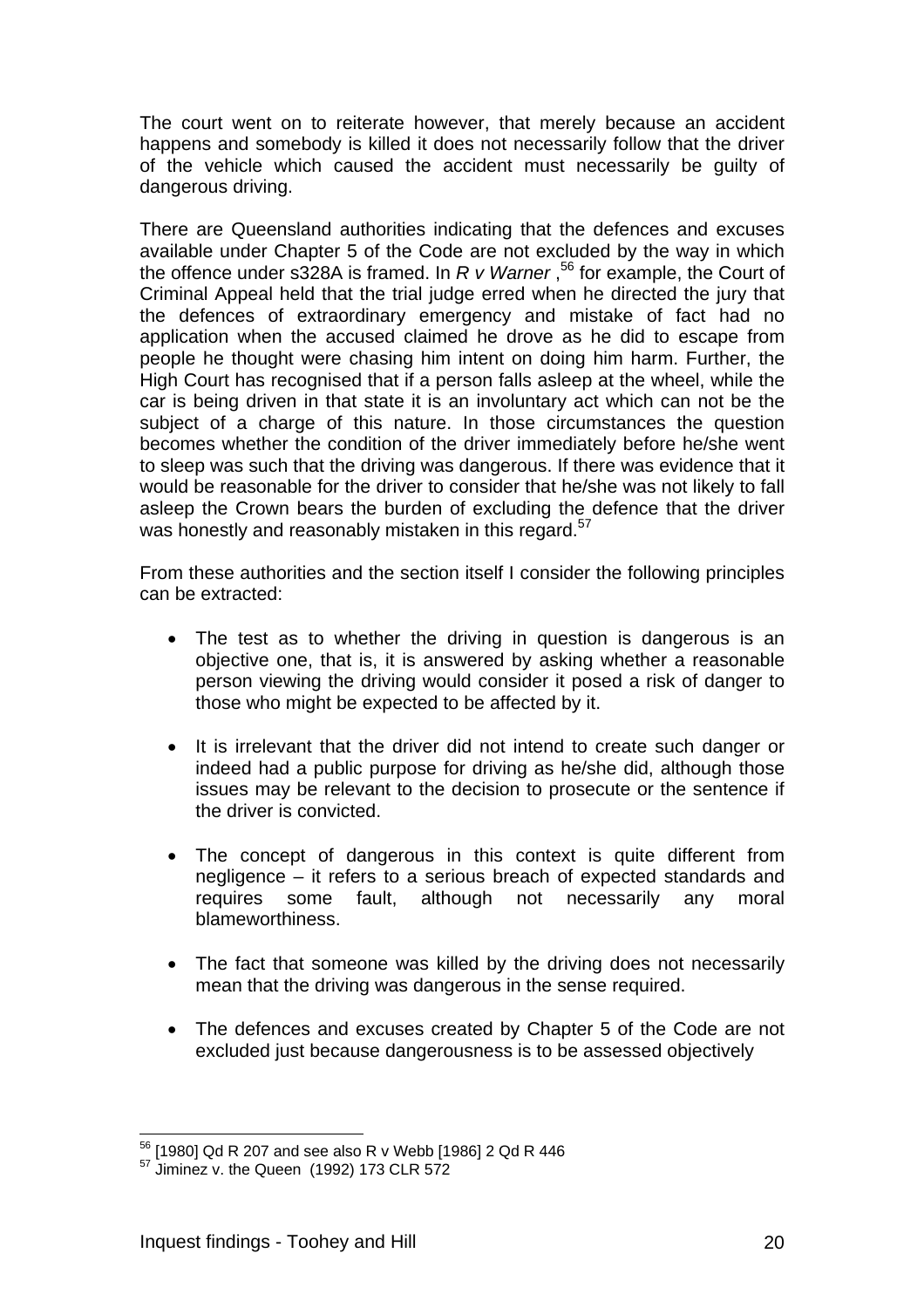- The Crown has to particularise what it is about the driving that gives it the requisite character and must prove those aspects and negate any defences raised on the evidence to the criminal standard.
- When considering whether the driving was dangerous, regard must be had to the speed of the vehicle and the nature, condition and use of the place and other users or conditions that might be expected to be there.

In applying those principles to the facts of this case I have to determine whether a jury could reasonably conclude that the manner of Sqt Eaton's driving posed a real or potential danger to his passenger, the people in the vehicle he was pursuing or any other road users who might reasonably be expected to be on the road having regard to the following matters:-

- The speed of the vehicle, which I find was in the vicinity of 75 km/h immediately before the accident. While not an intrinsically dangerous speed to drive a vehicle of the type in question I must also have regard to the context in which the vehicle was being driven at that speed. When undertaking that assessment the following factors are relevant:
	- The light was dim and fading and the vehicle being pursued was unlit and could barely be seen by Sgt Eaton.
	- The vehicle was being driven on an unmade road or track with long grass growing in the centre of it and which was not regularly maintained by any public authority or individual
	- There was a likelihood of cattle on an unfenced road and there was a possibility of other recreational road users.
	- There was a likelihood of watercourses cutting across the road and other obstacles being on the road
	- Neither the driver nor his passenger had ever been on the road and so had no way of knowing what to expect
	- The driver was pursuing another car in which he knew there were three people who had demonstrated that they were intent on evading interception and who were therefore likely to drive faster than was safe and reasonable to avoid apprehension.
	- The vehicle they were pursuing was likely to be un-roadworthy

These factors lead me to conclude that a jury could be satisfied to the requisite standard that the driving of Sgt Eaton on the Old Telegraph Road was dangerous in that it involved a speed that was excessive in the circumstances that posed a real risk of injury or death to his passenger and/or the occupants of the bull catcher.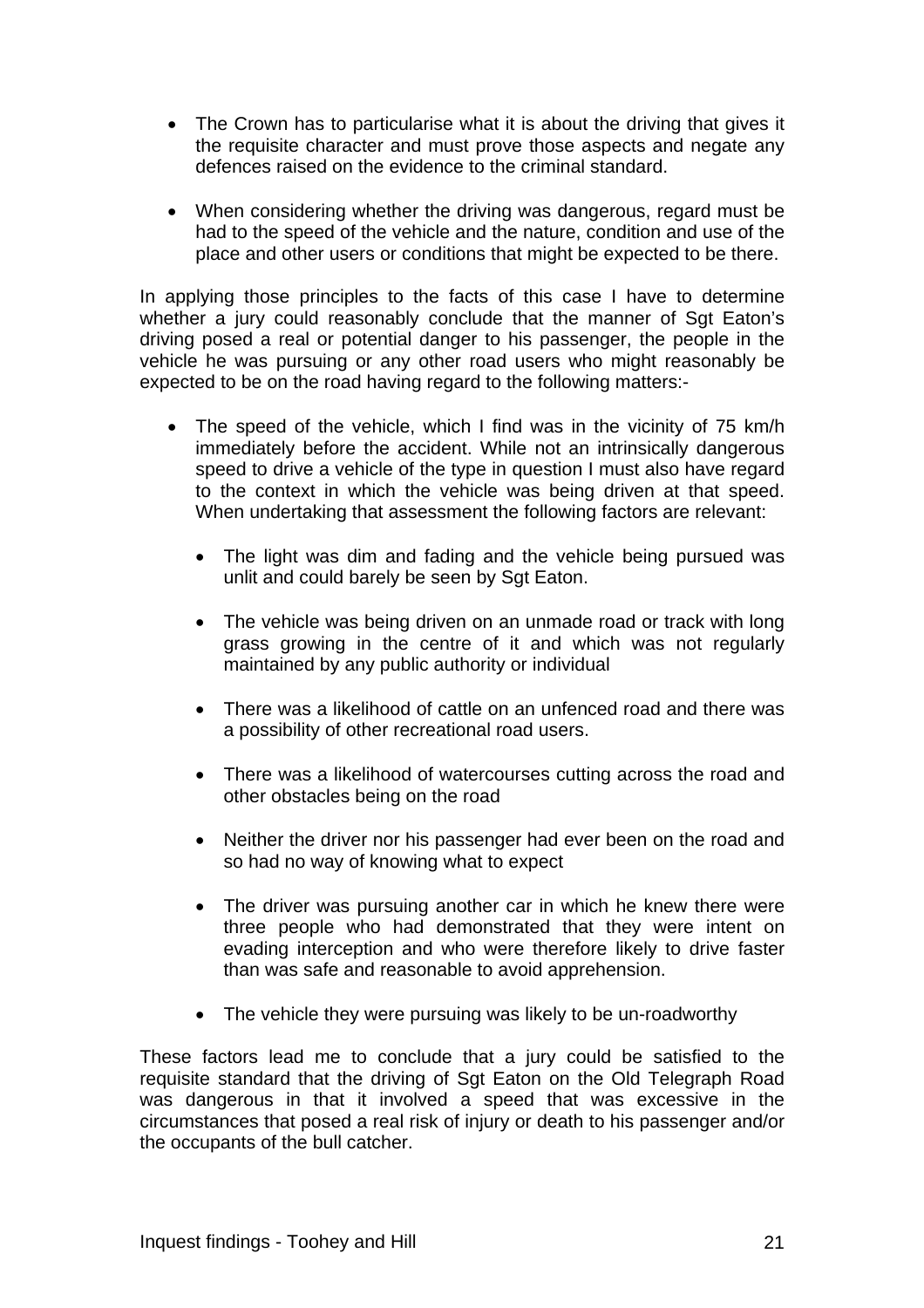That is not the end of the matter however. During the hearing of this matter frequent reference has been made to the foreseeability of the events that unfolded on the evening in question. It has been forcefully suggested that the washout was a concealed ravine - a trap - that no reasonable driver could foresee and that it was so difficult to see that even if the police vehicle had been driven at a much slower speed it could not have avoided crashing over the embankment. The fact that the bull catcher fell into the washout, even though the driver knew it was there, is pointed to as evidence that supports these assertions.

This evidence requires me to consider whether, before committing Sgt Eaton to stand trial, I also need to be satisfied that the Crown could negate any defence that is reasonably raised on the evidence. Should I consider possible defences or is that a matter for a jury to determine in the event that the DPP elects to proceed with a charge?

That issue is not free from doubt. The starting point for its resolution is *Short v Davey*58in which the Queensland Full Court held that when determining a "no case" submission a magistrate should not consider whether he or she would convict or acquit if required to resolve the question of the defendant's guilt at that stage but rather whether a "*reasonable tribunal might convict"* on the evidence so far laid before the court when the submission is made.

This analysis has been held in some cases to mean that when determining a "no case" submission a judge is determining a question of law – is there a *prima facie* case - and that when so doing there is no room for determinations of fact such as whether the weight that can be given to various aspects of the evidence is sufficient to support a conviction.59 The test is, *could* a properly instructed jury convict, not *would* they.

There is however another line of authority which suggests it is unrealistic to try and insist on such a definite distinction between questions of fact and law. The argument in those cases asserts that when determining a "no case" submission a magistrate or judge is entitled to have regard to the sufficiency of all the evidence before him or her and to consider its adequacy for supporting a conviction. According to this approach the judicial officer "*is "entitled to draw all proper inferences from the evidence"*. 60

The test for the committal question set out in s41 of the *Coroners Act 1958* requires a coroner to consider whether "*the evidence taken at the inquest is sufficient to put a person upon the person's trial*." It is the same as that found in s102 of the *Justices Act 1886,* which deals with committal proceedings after charges have been preferred by complaint and summons. No guidance is

<sup>&</sup>lt;sup>58</sup> [1980] Qd R 412

 $59$  see Zanneti v Hill(1962) 108 CLR 433, Cox v Salt (1994) 12 WAR 12 and Torrance v Cornsih 1985 79 FLR 87 and Amalgamated Television Services v Marsden [2001] NSWCA 32

 $^{60}$  Protean (Holdings) Ltd v American Home Assurance Company [1985] VR 187 at 239, see also Jones v Dunkel (1959) 101 CLR 298 at 330 and Rasomen Pty Ltd v Shell Company of Australia Ltd (1997) 75 FCR 216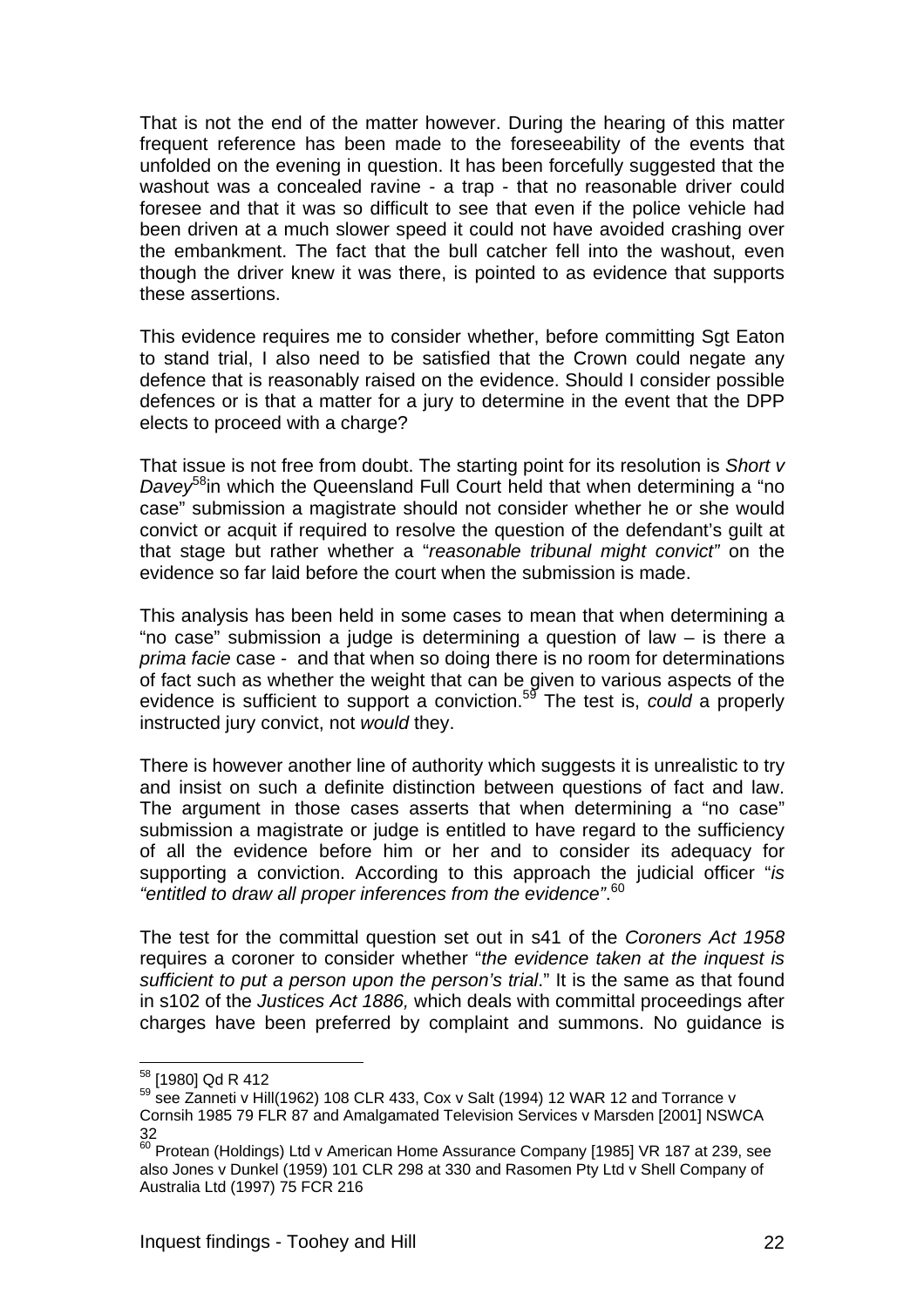given in either Act as to what level or weight of evidence is required before it is "*sufficient*" to commit but all of the cases cited above accept that the test is whether a properly instructed jury could reasonably convict. That is something quite different from a mere *prima facie* case. It requires at least consideration of whether the Crown could discharge its onus not just to prove all of the elements of the offence but also whether the Crown can negate any defence reasonably raised on the evidence to the criminal standard. I am confirmed in this view by the decision of the High Court in *Kolalich v DPP (NSW)<sup>61</sup>* in which their honours, when construing the equivalent NSW legislation that has only slightly different wording, concluded that provocation was a matter to which regard should be had when a magistrate was considering whether to commit a person on a charge of murder.

It therefore follows, in my view, that a coroner should not commit anyone to stand trial unless on the evidence put before the inquest the coroner is satisfied that the Crown could satisfy a jury of all of the elements of the offence in question and negate any defence raised by the facts of the case.

To be "raised" in the relevant sense does not mean that the accused has to give evidence in relation to it. The question is whether on all of the evidence the circumstances leave a defence reasonably open. $62$ 

In my view, in this case a defence of accident is raised. In so far as it is relevant to this matter, s23 of the Code provides that a person is not criminally responsible for an event that occurs by accident. This section has been subject to extensive judicial examination and interpretation, some of it inconsistent, much of it confusing. Thankfully, there is no need to seek to resolve those conflicts as a result of the judgment of the Court of Appeal in *R v Van Den Bemd.*63 There, the Court held that the second limb of s23 means that a person is not liable for the consequences of his/her willed act if the consequences were not intended or foreseen by the accused and were so unlikely to flow from the act that an ordinary person could not have reasonably foreseen them.

In this case the driving of the police vehicle in a dangerous manner is the willed act and the deaths of Mr Toohey and Mr Hill as a result of the police vehicle flying over the embankment and striking the two men as they emerged from the bull catcher is the event to be considered.

*Van den Bemd* is authority for the proposition that it is not enough for the Crown to prove that those deaths were the immediate and direct consequence of the dangerous driving; the Crown must also negate the possible conclusion that the deaths were not a reasonably foreseeable consequence of that driving. Or, to frame it in the positive, the Crown has to prove that the collision between the men and the police vehicle and the resulting deaths was either intended by the accused, foreseen by him/her as a

<sup>&</sup>lt;sup>61</sup> [103] ALR 630

 $62$  R v Watt [1999] QCA 202

 $^{63}$  [1995] 1 Qd R 401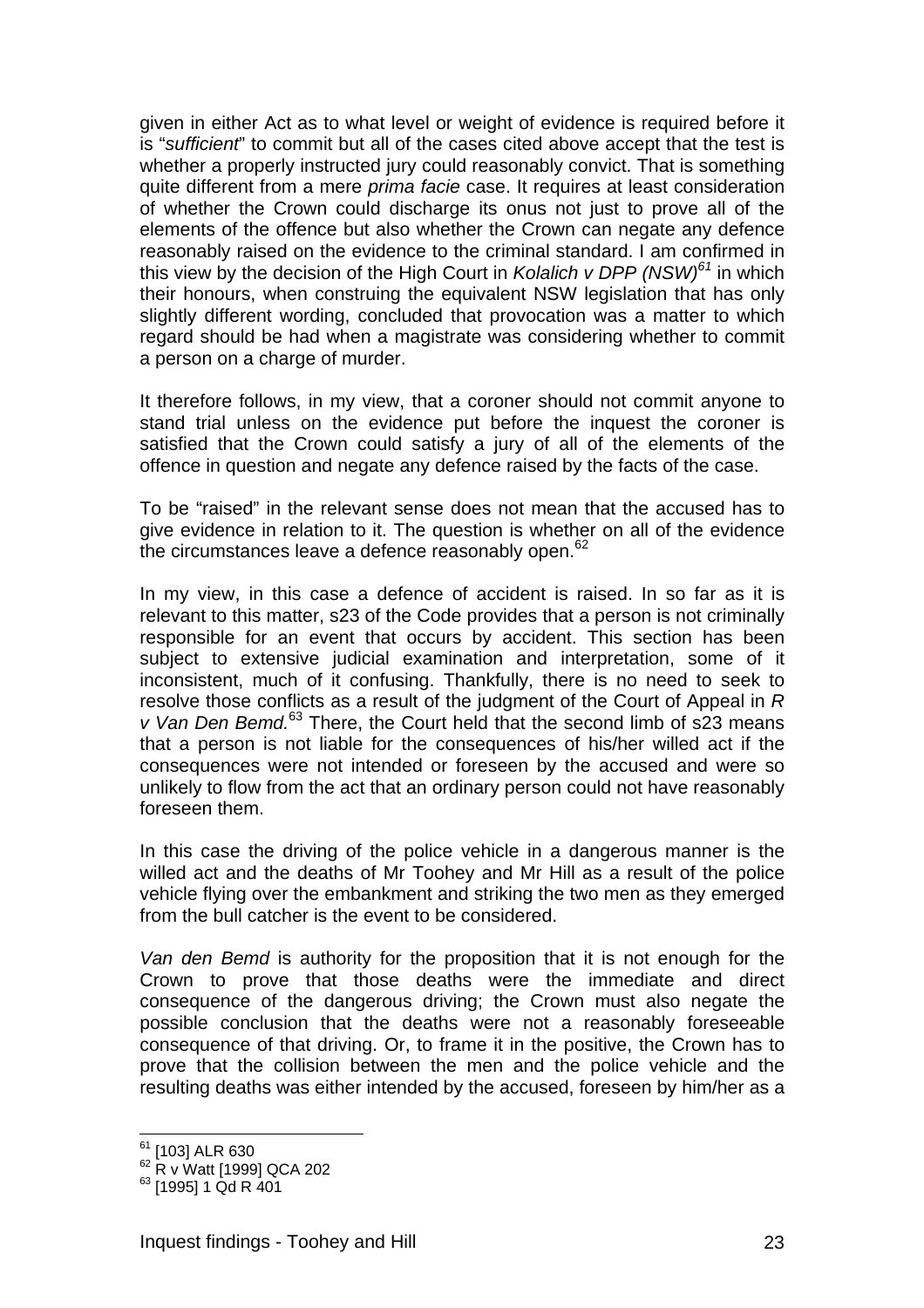possible outcome or that an ordinary person in the position of the accused would reasonably have foreseen the events as possible outcomes.<sup>64</sup>

According to the Court of Appeal in *Taiters case*, the jury should be directed to disregard possibilities that are no more than remote and speculative. If the subject event is something which a reasonable man might think of as no more than a remote possibility which does not call to be taken into account and guarded against, it can, when it happens, be fairly described as accidental.

 In *Van den Bemd*, the Court of Appeal held that the jury should have been directed to consider whether the death of the deceased as a result of a predisposition to suffering a fatal subarachnoid haemorrhage caused by being punched to the neck by the accused was reasonably foreseeable. Their ruling in that regard has been affirmed by the High Court. $65$  Section 23 was amended in 1997 by the insertion of subsection 1A to countermand the effect of the decision in *Van den Bemd* in so far as it related to the unforeseeability of death resulting from an unknown defect or abnormality in the deceased. That amendment has no application to this situation that prevailed in this case and therefore the analysis set out above states the relevant law as I understand it to be.

In my view, in this case, while a reasonable person might have considered Sgt Eaton's driving created a real or potential danger for the people in the bull catcher, and/or his passenger I consider that the Crown could not lead evidence that would show that a reasonable person would have foreseen the chain of events that led to the death of Mr Hill and Mr Toohey or anything sufficiently close to it. Accordingly, the Crown could not rebut a defence under s23 and Sgt Eaton should not therefore be committed for trial.

### *Preventive recommendations – riders*

### **Police pursuit policy and practice**

Section 43(5) of the Act prohibits a coroner from expressing any opinion on a matter outside the scope of the inquest except in a rider which is, in the opinion of the coroner, designed to prevent the recurrence of similar deaths. For the reasons set out below, the facts and circumstances of this case lead me to consider that the policies of the Queensland Police Service governing urgent duty and pursuit driving warrant being reviewed.

On its face, the policy seems eminently reasonable, but if this case is typical, in practice it would seem otherwise. In the part headed "*Justification for initiating or continuing a pursuit"* it stipulates that *"(t)he risks involved must be balanced against the necessity for the pursuit. Pursuits may be conducted only when;* 

*(i) the known circumstances are sufficient to justify a pursuit; and* 

 $\overline{a}$  $^{64}$  Tai9ers (1996) 87 A Crim R 507 at 512<br> $^{65}$  R v Van den Bemd [119] ALR 385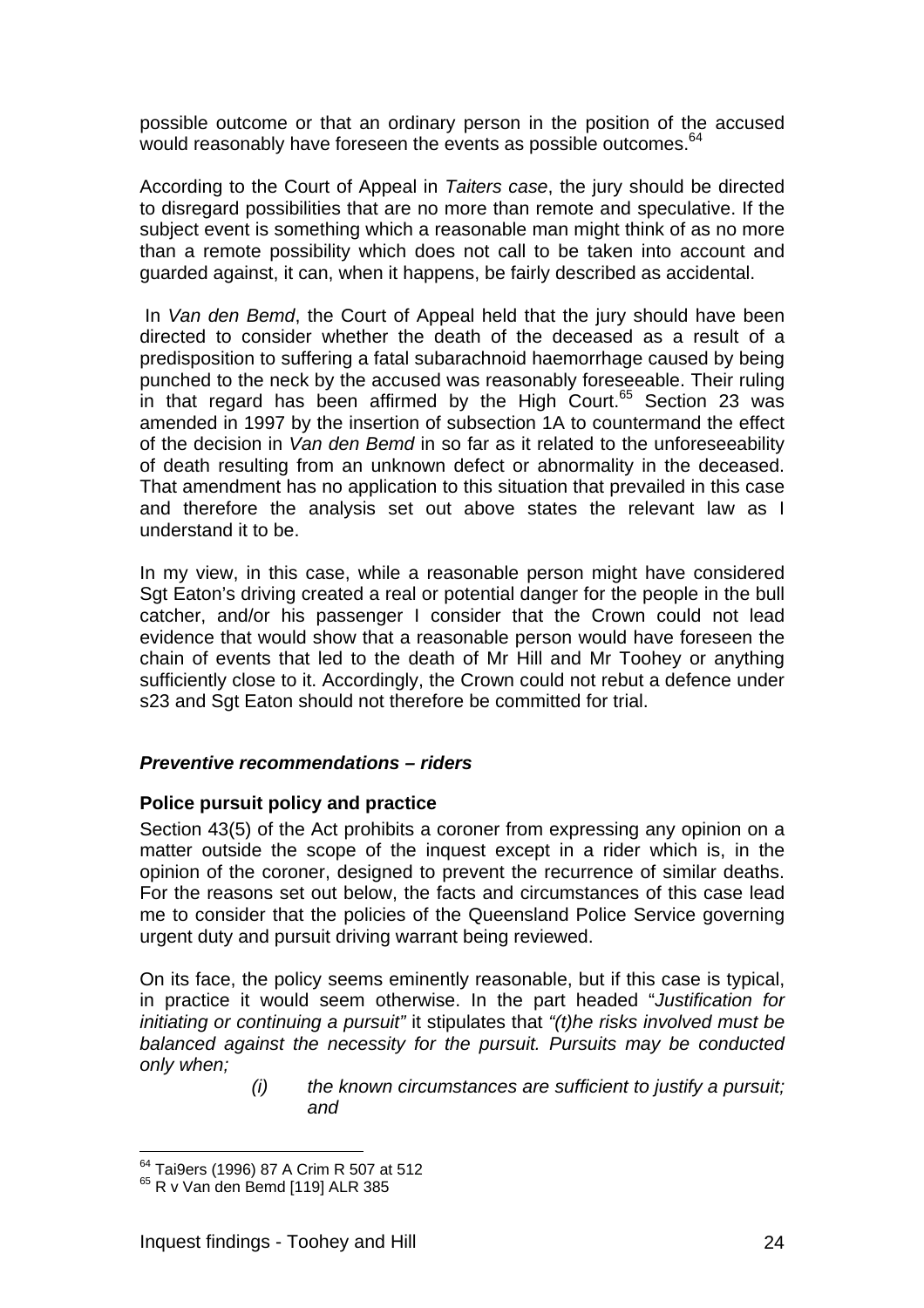(ii) *identifying or apprehending the occupants of the vehicle at a later time is unlikely.*

The policy goes on to direct that "a *risk assessment must be conducted in relation to every pursuit. The following factors must form part of the assessment* (I quote only those factors that appear directly relevant to this case):

- *(i) the safety of all persons, i.e. police officers, members of the public and offenders is paramount;*
- *(ii) the known circumstances that initiated the pursuit;*
- *(iii) the possible consequences;*
- *(vi) the manner in which the pursued vehicle has been driven including the speed of both vehicles;*
- *(ix) any other relevant circumstances such as road, weather, visibility and other traffic conditions.*

The standard risk management approach is continued by the direction that *(t)he reasons for and risks involved must be assessed before initiating the pursuit and be continually reassessed during the pursuit. The mandatory operating principle is "the safety of police, the public and the offenders or suspects is paramount". The pursuit must be abandoned if the risk outweighs the necessity for and known circumstances of the pursuit. …A pursuit must be abandoned immediately it creates an unacceptable risk to the safety of any person.* 

I would have envisaged that a reasonable police officer applying that policy to the circumstances which prevailed in this case would have considered the following factors:

- From the time the police vehicle left the bitumen, the pursuit was over a road on which the driver had never before travelled
- The pursuit was over a unsealed road, little more than a bush track which was obviously little used and on which no regular maintenance could be expected
- The pursuit was over an unfenced road in an area in which stock would obviously freely roam and on which it might be reasonable to expect to come across tourists and other recreational road users.
- The pursuit was being conducted in dim and fading light.
- The vehicle being pursued was thought to be unroadworthy.
- The vehicle being pursued was not displaying any lighting.
- The driver of the vehicle being pursued had demonstrated that he was unlikely to voluntarily stop and comply with a police direction.
- The vehicle being pursued was known to be carrying three people.
- There was no basis for suspecting that either of the two passengers had committed any offence.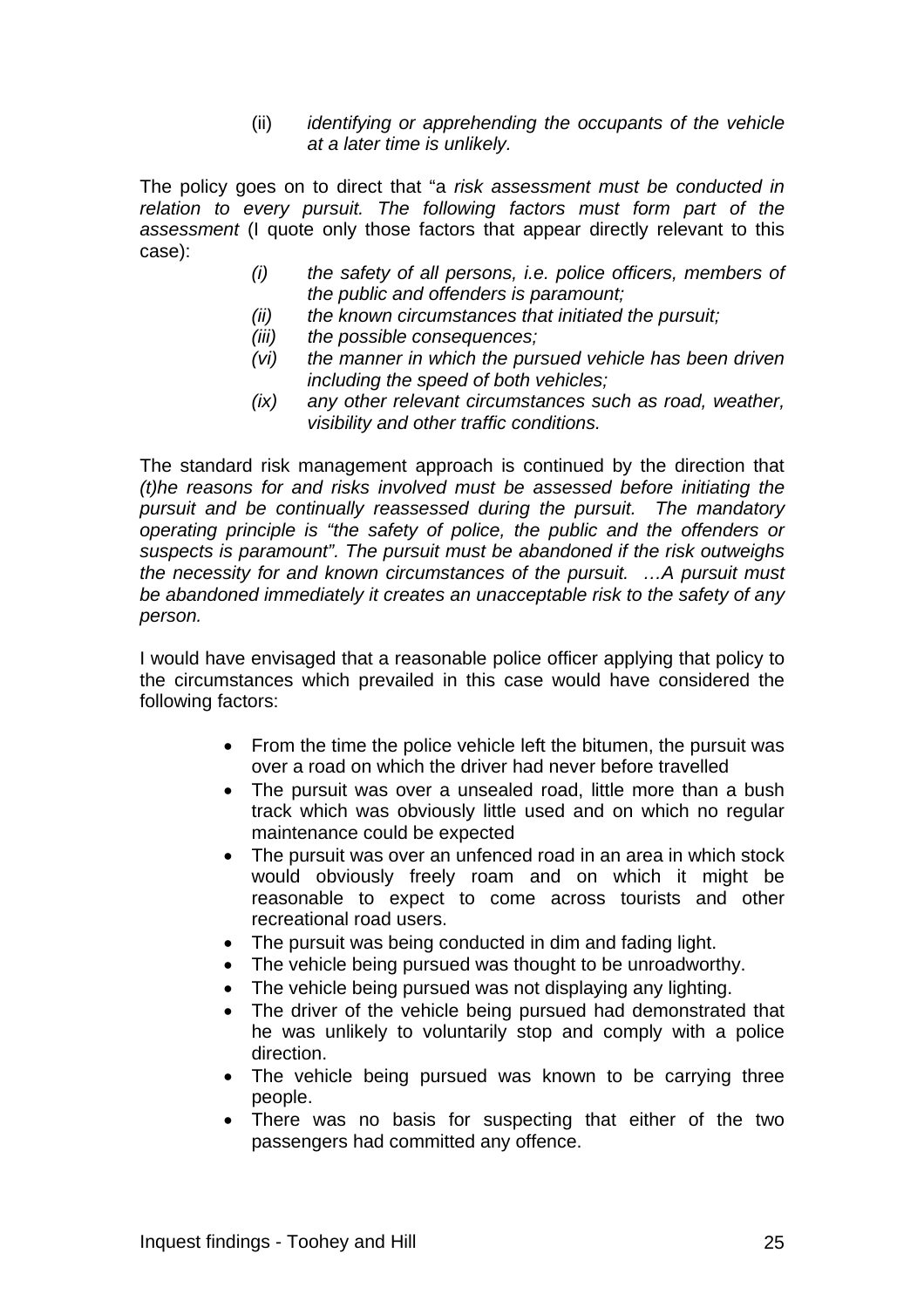• The driver could only reasonably be suspected of committing minor traffic offences.

In those circumstances I would have expected that any reasonable police officer conducting the risk assessment that the policy demands would have concluded that the risk of injury to those in the police vehicle, the vehicle being pursued or others who might have been on the road, was significant. On the other hand, the diminution to law enforcement flowing from the pursuit being abandoned would be minimal. I consider that a reasonable officer would have concluded that the pursuit should have been abandoned when the bull catcher left the bitumen.

I do not accept that a reasonable assessment in this fashion was undertaken. Indeed, the description of Constable Heuston alighting from the police vehicle at the junction of the connecting track and the Telegraph Road, running around in the dusk searching for offenders he thought had escaped on foot, and being collected by Sergeant Eaton who then accelerated up through the gears to a speed approaching 80 km an hour is in no way indicative of a careful balancing of possible benefits and detriments.

I am also concerned that neither officer seems to have had sufficient, if any, regard for the safety of those in the bull catcher and how continuing to pursue that vehicle might have impacted on the safety of its occupants. When asked whether he thought the manner in which the police vehicle was driven contributed to the accident Mr Fowler said, quite reasonably in my view, "*Well if they weren't chasing us we would have stopped, we would have slowed down*."66 Rather than considering how chasing the bull catcher might endanger the occupants of that vehicle, the police officers involved in the chase and even Inspector Harris, seem to consider that the fact that the vehicle being pursued might crash before the police vehicle did, somehow made the pursuit more justifiable.

Inspector Harris, while conceding that driving at speed along unfamiliar, unsealed country roads was dangerous, sought to qualify that concession by saying "*Yes, but at the same time, having said that, they are following a vehicle. So there is something of a safety barrier in them doing that."* When it was pointed out to him that the vehicle being pursued might suffer a serious mishap he seemed unperturbed by that possibility. He said, "*Exactly right, but it's still there in front of them and they're following behind."*<sup>67</sup>

Obviously Mr Hill should have stopped when he clearly knew that the police wanted to him to. In failing to do so he was foolhardy and his driving on the night in question was at least reckless if not dangerous, albeit he at least knew the road. This in no way, in my view, excuses the actions of the police officers who have a positive duty to consider the safety of all members of the public and are expected to act in a professional and considered manner.

<sup>&</sup>lt;sup>66</sup> Exhibit 26, p24<br><sup>67</sup> T p59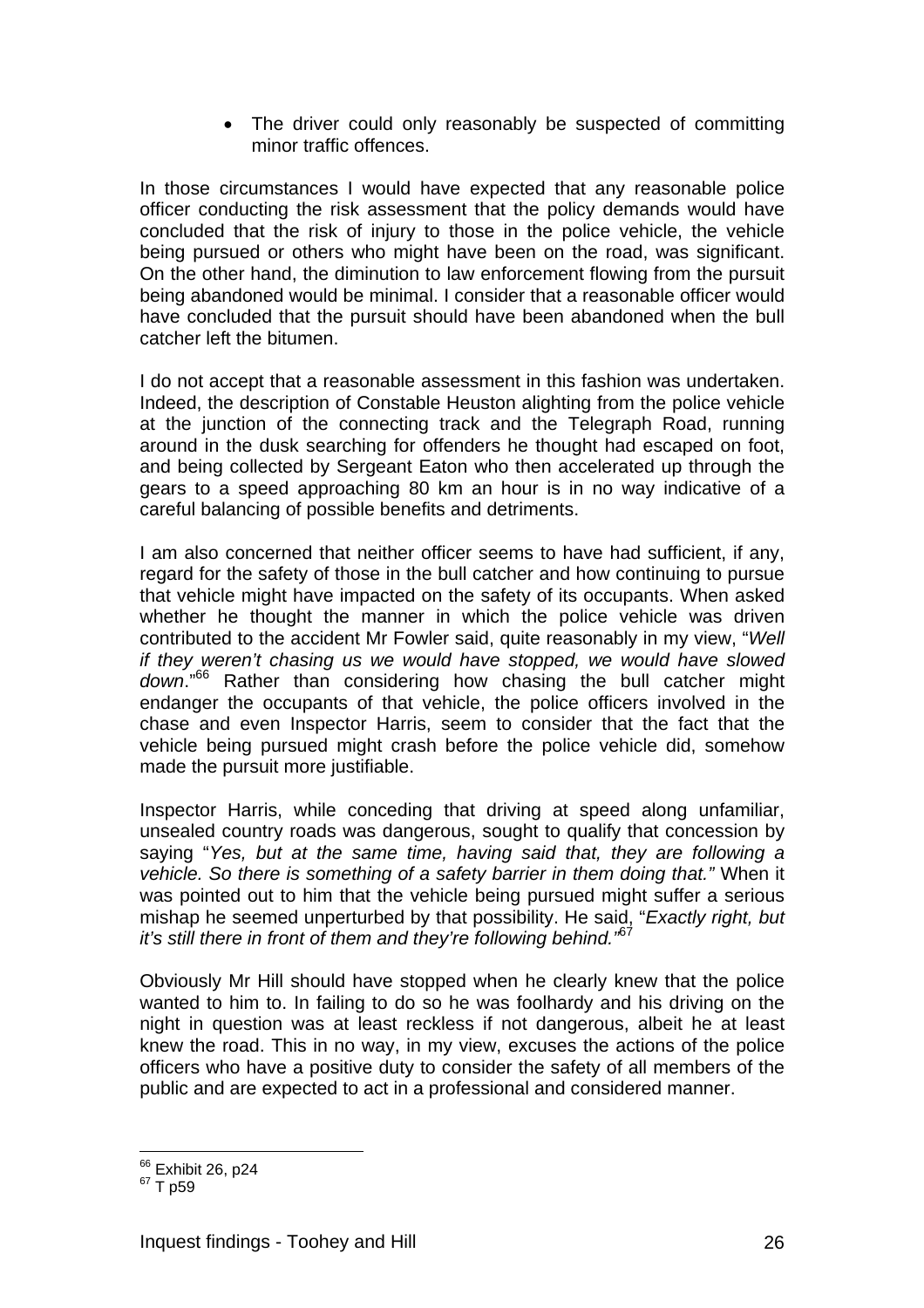Of course, an error of judgement by two relatively junior officers would not necessarily indicate a significant policy failure or defect. It may be that they are particularly incautious individuals or had received insufficient training. Further, had it not been for the remote area in which the incident took place, the officers, if they had complied with the current policy, would have made radio contact with the nearest police communications centre and the officer in charge of that centre would then have become the pursuit controller. The theory underpinning that policy is that an officer not directly involved in the pursuit is more likely to make a sound judgment about the merits of it continuing.

However, it would seem from the facts surrounding this case, those expectations are unduly optimistic. To my mind one of the most telling factors indicating that the policy is flawed is that none of the officers involved in the investigation, or in reviewing that investigation, came to the conclusion that the pursuit was unnecessary and unduly dangerous. Indeed as quoted earlier in these reasons Inspector Harris even quibbled about whether the pursuit policy applied to these circumstances.

The investigation report was sent up the chain of command to two Assistant Commissioners. Neither of them, nor any of the numerous officers who reviewed it, disagreed with the investigating officer's conclusion that the policy had been adhered to. All apparently considered that the fairly minor traffic law enforcement objective the officers were engaged in when Mr Toohey and Mr Hill were killed, justified the risk the officers undertook. If all of these officers considered the pursuit in the circumstances that prevailed in this case was justified in order to seek to issue traffic infringement notices for an unroadworthy and/or unregistered vehicle, it is difficult to imagine what precarious conditions would have to prevail before they would consider it appropriate to discontinue the pursuit of offenders suspected of more serious offences.

I am aware from discussions with the Commissioner of Queensland Police Service and as a result of evidence given by Chief Superintendent O'Regan that the Commissioner is concerned about the danger posed by police pursuits and indeed he has sought to influence the conduct of all Queensland police officers to reduce that risk by himself directly raising it in numerous police forums. Regrettably, in my view, this case demonstrates that the Commissioner has overestimated the power of reason to persuade and restrain officers in the field or influence those charged with the responsibility of supervising them.

Of course this is not a problem that is unique to Queensland; it is a problem law enforcement agencies around the world are seeking to address.

I was greatly assisted in my consideration of this issue by a report published in 2003 by the Crime and Misconduct Commission.<sup>68</sup> Its author, Dr Gabi Hoffmann, gave evidence to the inquest that convinced me that the QPS can

 $\overline{a}$ <sup>68</sup> See Exhibit 84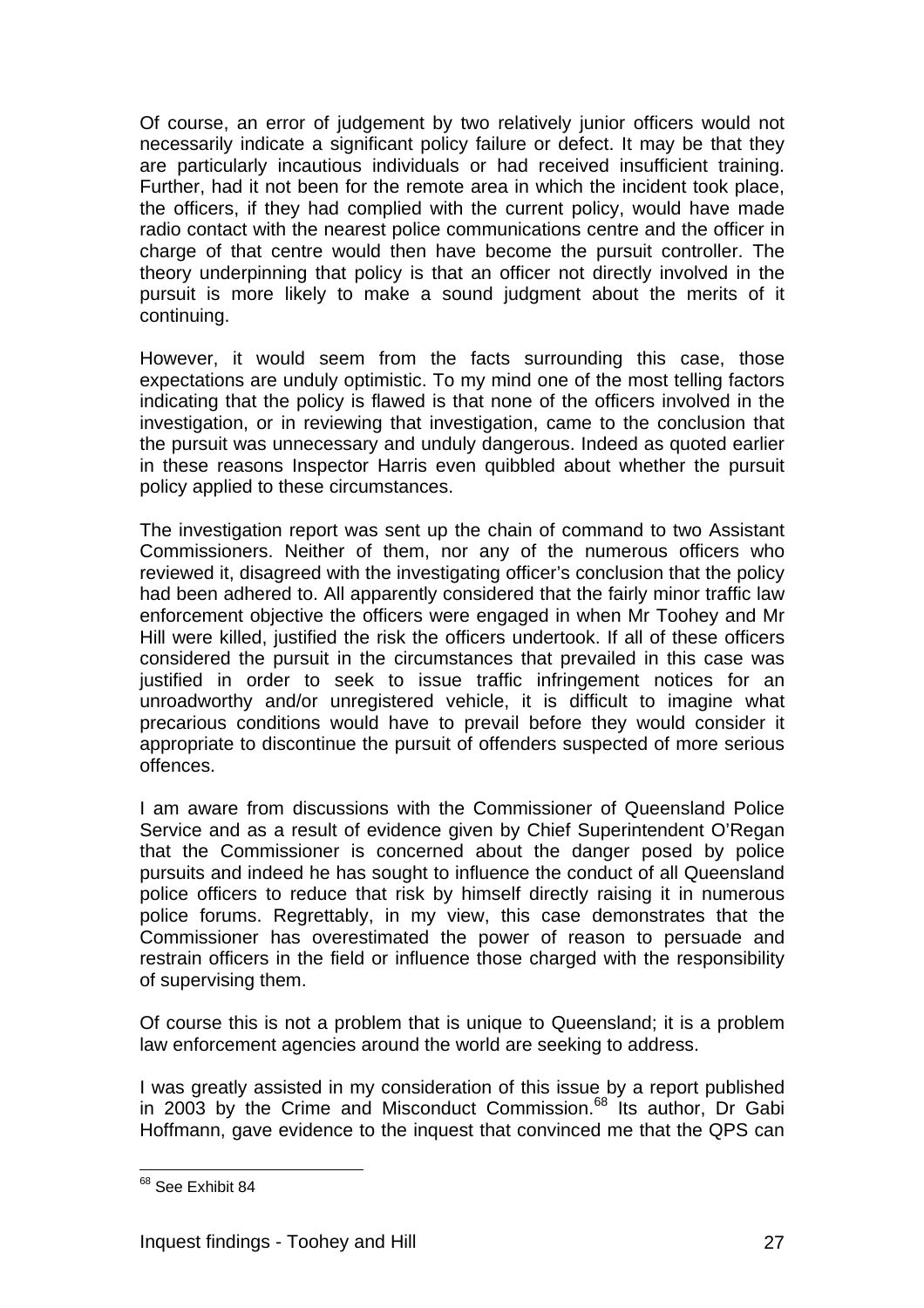do more in this area. As the CMC's report points out, the challenge is to find "*the balance between the need for police to be effective in apprehending offenders and the need for them to consistently act in a manner that minimises any risk to public safety*".69 A review of the Queensland data by the CMC indicated that 11% of all pursuits engaged in by police resulted in personal injury to someone. In the five years before the tragedies which were investigated by this inquest, eleven other people were killed in police pursuits. In none of those cases was the person killed suspected of any serious offence.<sup>70</sup> These results are entirely consistent with the findings of interstate and overseas studies. For example, in Victoria in a two year period from July 2001 to September 2003, 24 people were killed in police pursuits.<sup>71</sup> A study undertaken in 1996 in America and Canada found that 32% of pursuits resulted in an accident, 11% resulted in a personal injury and 1% resulted in  $death.<sup>72</sup>$ 

It is often assumed that when a suspect flees from police he must have committed a serious offence. The facts do not support this assumption. Research consistently shows people most often flee because they are fearful of being detained in relation to minor offences. That was again the case in the matter dealt with in this inquest. During the course of this inquest the Queensland Police Union of Employees suggested in a media release that police should desist in engaging in high speed pursuits until they are given better training in driving techniques. With all due respect, that suggestion entirely misses the point; it not the quality of the driving that is the cause for concern, it is the quality of the decision making. Indeed, a study by Professor Ross Hommel found that pursuit trained drivers had more accidents than their untrained colleagues because they were more likely to keep pursuing even when other motorists had to take evasive action or the offenders attempted to ram the police car. $73$ 

In my view, the evidence points to the need for a more restrictive pursuit policy that limits the discretion that officers continue to demonstrate they are unable to exercise wisely with sufficient consistency. Even if this were to mean that on occasions minor offences were less likely to be effectively detected and prosecuted, I consider the saving of innocent lives would justify such an outcome and therefore justify a more restrictive policy. However, when one realises that the evidence indicates that the vast majority of people, even those who break the law, do stop when required to do so by police the justification for an open-ended discretionary system diminishes further.<sup>74</sup>

In Western Australia and in Tasmania more restrictive policies have been introduced but I am unaware of any evaluation of the impact of those policies.

 $^{69}$  Police pursuits; a law enforcement for public safety issue for Queensland CMC 2003 p3  $^{70}$  Eight of the deceased were suspected of traffic or driving violations, two were pursued

because they were in a stolen vehicle and one was fleeing from a serious assault although he thought not the perpetrator of the assault. CMC report p 12

 $71$  Evidence given at the inquest into the deaths of Lovitt, Vo and Law heard before Victorian State Coroner Graeme Johnson - decision 29/01/04<br><sup>72</sup> Pavne and Fenske 1996 sighted in the CMC report at p 4

 $^{73}$  See study of Hommel sighted in the CMC report p23  $^{74}$  Falcone 1994, quoted in the CMC report at p5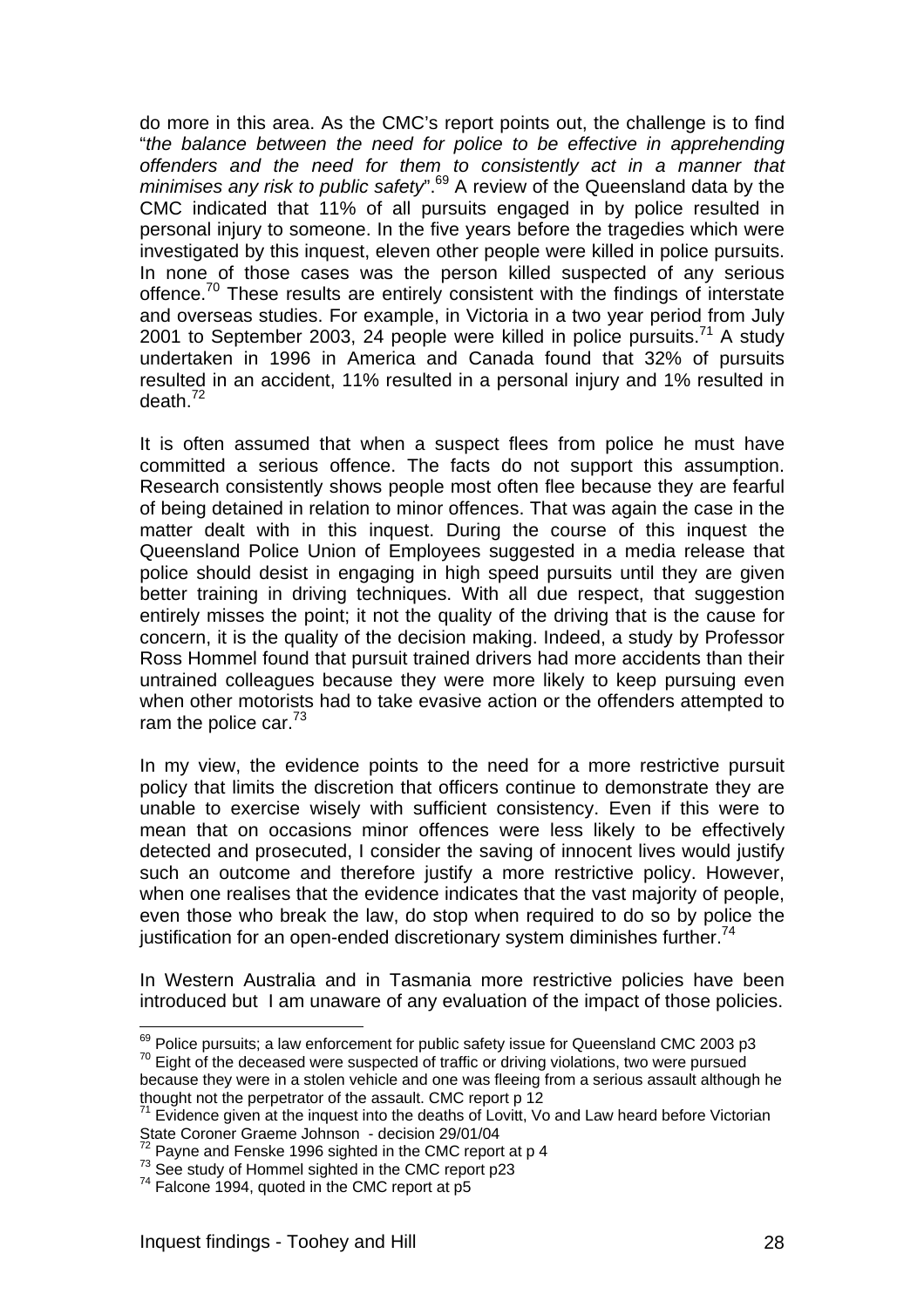In the United States also, in recognition of the unacceptable risk posed by police pursuits, increasing numbers of the law enforcement agencies have adopted more restrictive pursuit policies. For example, the Miami - Dade Police Department in Florida in 1992 limited pursuits to "violent felons". The policy was found to have significant public safety benefits; including an 82% decrease in pursuit related injuries. There was no increase in the crime rate and no increase in the number of suspects attempting to flee from police.<sup>75</sup>

### **Recommendation**

*I am therefore of the view that it is time that Queensland Police Service took more decisive action in relation to this significant public safety issue. I recommend that the Queensland Police Service in conjunction with the Crime and Misconduct Commission design, implement and evaluate a trial, in a suitable geographic region of the state, of a more restrictive police pursuit policy that prohibits police from pursuing drivers suspected of only minor offences. Depending on the results of that trial, consideration should then be given to amending policy and practice state wide.* 

### **Family members contact with the deceased**

There is another issue which I feel warrants some comment. As mentioned earlier in this decision, the bodies of Mr Hill and Mr Toohey remained at the scene of the accident until about 4.00 pm on the day after the accident. As a result, the bodies commenced to decompose and Mrs Hill's request to see her husband was, in my view wisely, discouraged.

It is well recognized that family members frequently wish to, and may benefit from, viewing and/or having contact with the body of their loved one after death, particularly when the death is unexpected.76 Mrs Hill's evidence to the inquest that she sometimes has trouble believing that her husband is dead is typical of the symptoms frequently experienced by people who are denied an opportunity to have some contact with the body of their loved one. In most cases this should happen in a secure and private setting. The Queensland Health Scientific Services Counselling Unit has developed a policy that gives guidance on how this can best be undertaken.

I am concerned that in this case the bodies weren't removed from the scene sooner so that this could happen. I can see no good reason for this not happening.

Despite the questioning of numerous witnesses during the inquest, no one indicated that they had consciously caused the bodies to remain *in situ* for so long, although Inspector Harris suggested it was necessary to allow measurements and photographs to be to be taken and there was also the

<sup>&</sup>lt;sup>75</sup> See CMC report p4

<sup>&</sup>lt;sup>76</sup> See for example discussion of this in McKissock, M & McKissock, D (1995) Coping with Grief, 3rd edition ABC Books, Sydney and Worden, W J (1991) Grief Counselling and Grief Therapy: A handbook for the mental health practitioner: 2nd ed., Routledge, London